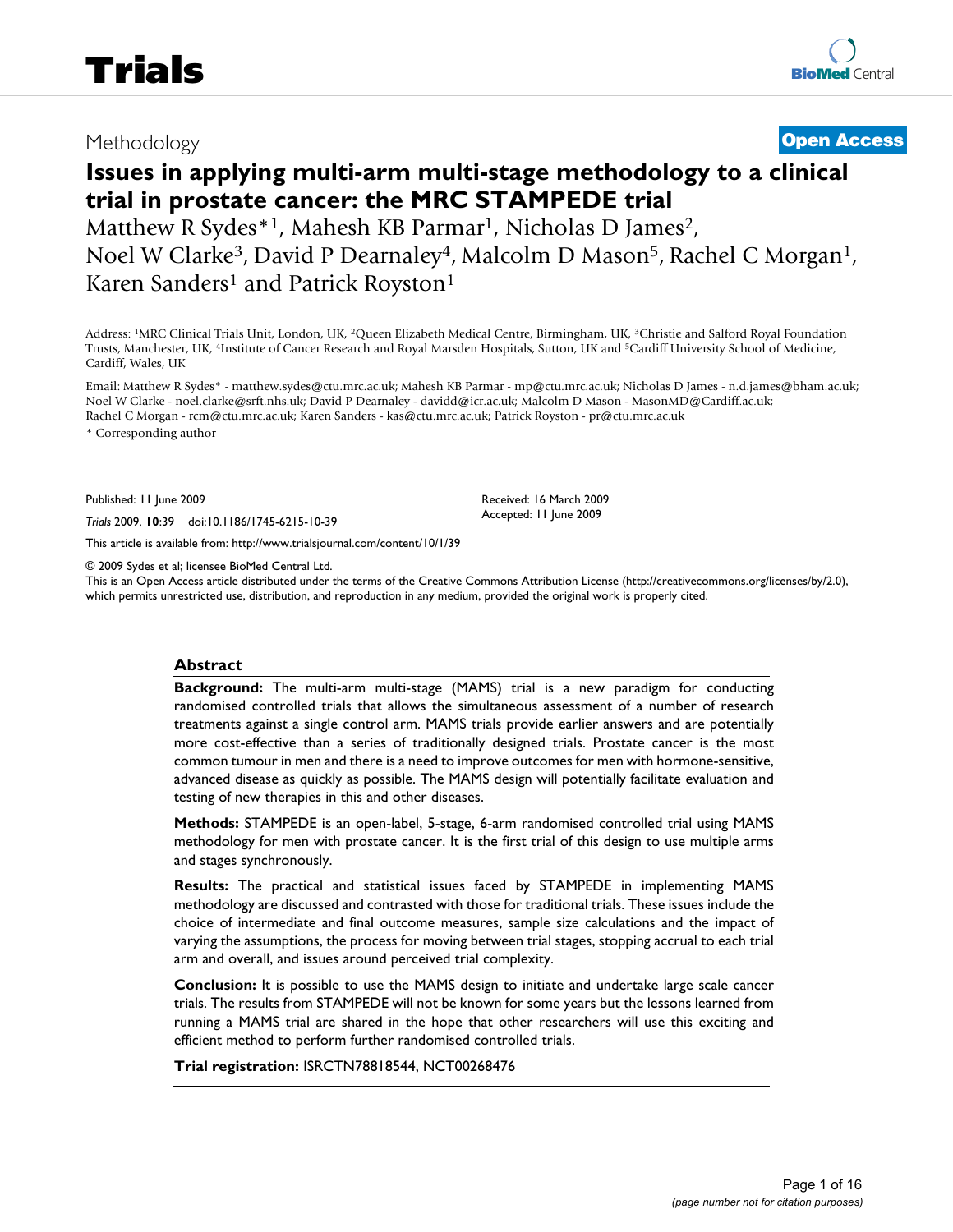### **Background**

### *Rationale for MAMS trials*

The multi-arm, multi-stage (MAMS) design[\[1\]](#page-14-0) is a new efficient, adaptive approach for conducting randomised controlled trials. It allows several agents or combinations of agents to be assessed simultaneously against a single control group in a randomised controlled trial (RCT). Recruitment to research arms that do not show sufficient promise in terms of an intermediate outcome measure may be discontinued. By contrast, recruitment to the control arm and to promising research arms continues until sufficient numbers of patients have been entered to assess the impact in terms of the definitive primary outcome measure.

By assessing several treatments in one trial, the MAMS design allows reliable information on the value of the treatments to be acquired more quickly and with smaller numbers of patients compared with a program of separate Phase II and Phase III trials. This adaptive design, one of a number of seamless Phase II/III designs [\[2\]](#page-14-1), allows continuing investment to be focused on treatments that show promise, whilst discontinuing investigation of therapy with insufficient evidence of activity.

Initiating clinical trials, particularly in the current regulatory environment, is resource-intensive and time-consuming. The MAMS design provides a cost-efficient method requiring fewer research approvals. The method increases the likelihood that a single trial will identify a successful treatment and it decreases the likelihood that the whole trial would have to be stopped prematurely, as the chance that all treatment regimens are either insufficiently tolerated or ineffective is reduced if there are many arms. Furthermore, if all arms stop early, the trial has successfully closed off multiple avenues of research allowing other approaches to be examined more speedily. Further detail on the general rationale for the MAMS design has been published elsewhere[\[3\]](#page-14-2).

### *Rationale for STAMPEDE*

STAMPEDE (MRC PR08, ISRCTN78818544, NCT00268476) is a large, multi-centre, open-label, MAMS (6-arm, 5-stage) RCT for men with high-risk localised or metastatic prostate cancer who are being treated for the first time with long-term hormone therapy, also known as androgen deprivation therapy (ADT) or androgen suppression. The trial assesses five new strategies, adding treatments to the current standard hormone therapy in this patient group, testing whether: (i) two intravenous drugs (docetaxel and zoledronic acid) currently used in the later stages of disease can have a beneficial effect when given earlier; (ii) an orally-administered cox-2 inhibitor (celecoxib) can impact high-risk prostate cancer; and (iii) combinations of these agents that have shown promise *in vitro* will produce patient benefit. The design of the trial is summarised in Figure [1.](#page-2-0) The detailed clinical rationale of the trial has been published elsewhere [\[4](#page-14-3)[-6\]](#page-14-4) and further information is available on the trial website [http://](http://www.stampedetrial.org) [www.stampedetrial.org](http://www.stampedetrial.org)[\[7\]](#page-14-5).

### *Rationale for publication*

STAMPEDE is the first MAMS trial to implement multiple arms and multiple stages synchronously. The purpose of this paper is to describe the methodology of the STAM-PEDE trial in order to illustrate and discuss the MAMS trial design and implementation in to practice. It focuses on the issues we have tackled in developing STAMPEDE, revealing the choices and compromises that have been made to date. These encompass issues in design and conduct such as the weighted randomisation ratio, the use of one-sided tests, why a factorial design is not used and how the individual arms or the trial overall may be stopped early for lack-of-efficacy, for efficacy or for safety.

### **Issues in outcome measures and target difference**

### *Choosing the primary outcome measures*

Key to any clinical trial is the choice of outcome measures (OM). The MAMS design requires definitive primary and intermediate primary OM. The definitive OM is the one upon which final conclusions should be based while the intermediate OM provides a means of screening for emerging evidence of activity. The intermediate OM need not be a true surrogate[[8](#page-14-6)] for the definitive OM, but it is assumed that the intermediate OM occurs earlier and more frequently than the definitive OM and that it is on the causal pathway. In some situations, the intermediate OM may be the same as the definitive OM e.g. if both are overall survival but one represents an earlier review.

In STAMPEDE, the intermediate and definitive OM are different and so the intermediate stages are deemed "Activity Stages"; the final stage is deemed the "Efficacy Stage". Table [1](#page-2-1) presents the primary OMs at each trial stage. Overall survival (OS) was chosen as the definitive outcome measure in STAMPEDE. The additional time required to follow-up for maturity of this outcome is outweighed by its objective, verifiable nature and its clear relevance to this high-risk patient population. We have chosen failure-free survival (FFS) as the intermediate outcome measure, defined as progression of, or death from, prostate cancer. "Progression" includes biochemical failure, measured by serum prostate specific antigen (PSA), a marker used in assessing prostate cancer control.

The assumption in using the MAMS design is that if the null hypothesis of no difference is true for the intermedi-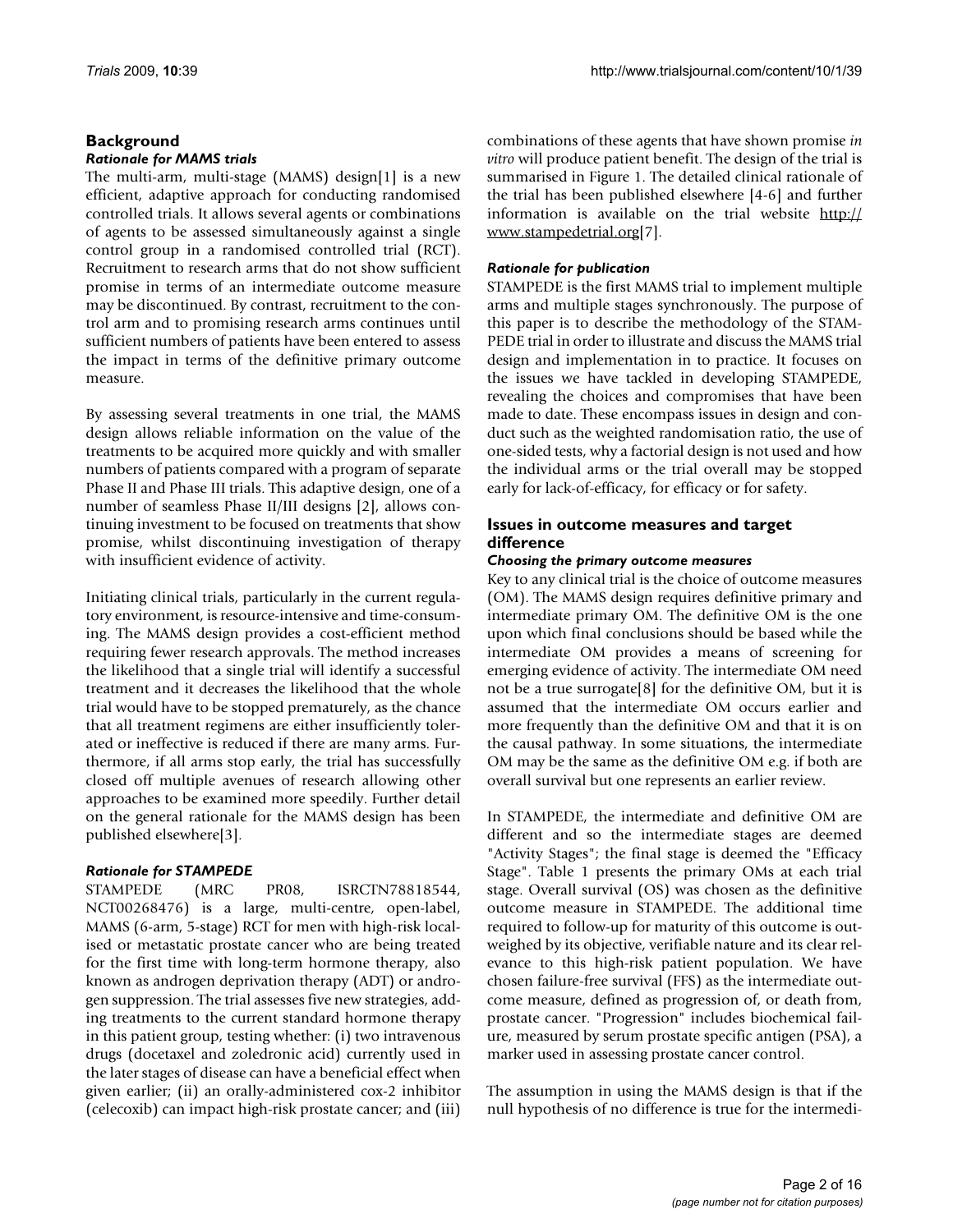<span id="page-2-0"></span>

### **Figure 1 STAMPEDE trial arms**. The randomisation ratio is 2A : 1B : 1C : 1D : 1E : 1F. HT = hormone therapy, *bid* = twice daily.

| <b>Trials stage</b>       | <b>Primary outcome measures</b>             | Secondary outcome measures         |  |
|---------------------------|---------------------------------------------|------------------------------------|--|
| <b>Pilot phase</b>        | Safety*                                     | Feasibility                        |  |
| <b>Activity Stage I</b>   | I: Failure-free survival (FFS) <sup>†</sup> | Overall survival (OS)              |  |
|                           |                                             | <b>Toxicity</b>                    |  |
|                           |                                             | Skeletal related events            |  |
| <b>Activity Stage II</b>  | I: Failure-free survival (FFS) <sup>†</sup> | Overall survival (OS)              |  |
|                           |                                             | <b>Toxicity</b>                    |  |
|                           |                                             | Skeletal related events            |  |
| <b>Activity Stage III</b> | I: Failure-free survival (FFS) <sup>†</sup> | Overall survival (OS)              |  |
|                           |                                             | <b>Toxicity</b>                    |  |
|                           |                                             | Skeletal related events            |  |
| <b>Efficacy Stage IV</b>  | D: Overall survival                         | Quality of life                    |  |
|                           |                                             | Cost effectiveness                 |  |
|                           |                                             | Failure-free survival <sup>†</sup> |  |
|                           |                                             | <b>Toxicity</b>                    |  |
|                           |                                             | Skeletal related events            |  |
|                           |                                             |                                    |  |

### <span id="page-2-1"></span>**Table 1: Trial Outcome Measures**

\*Based on toxicity

†Including biochemical failure (see protocol)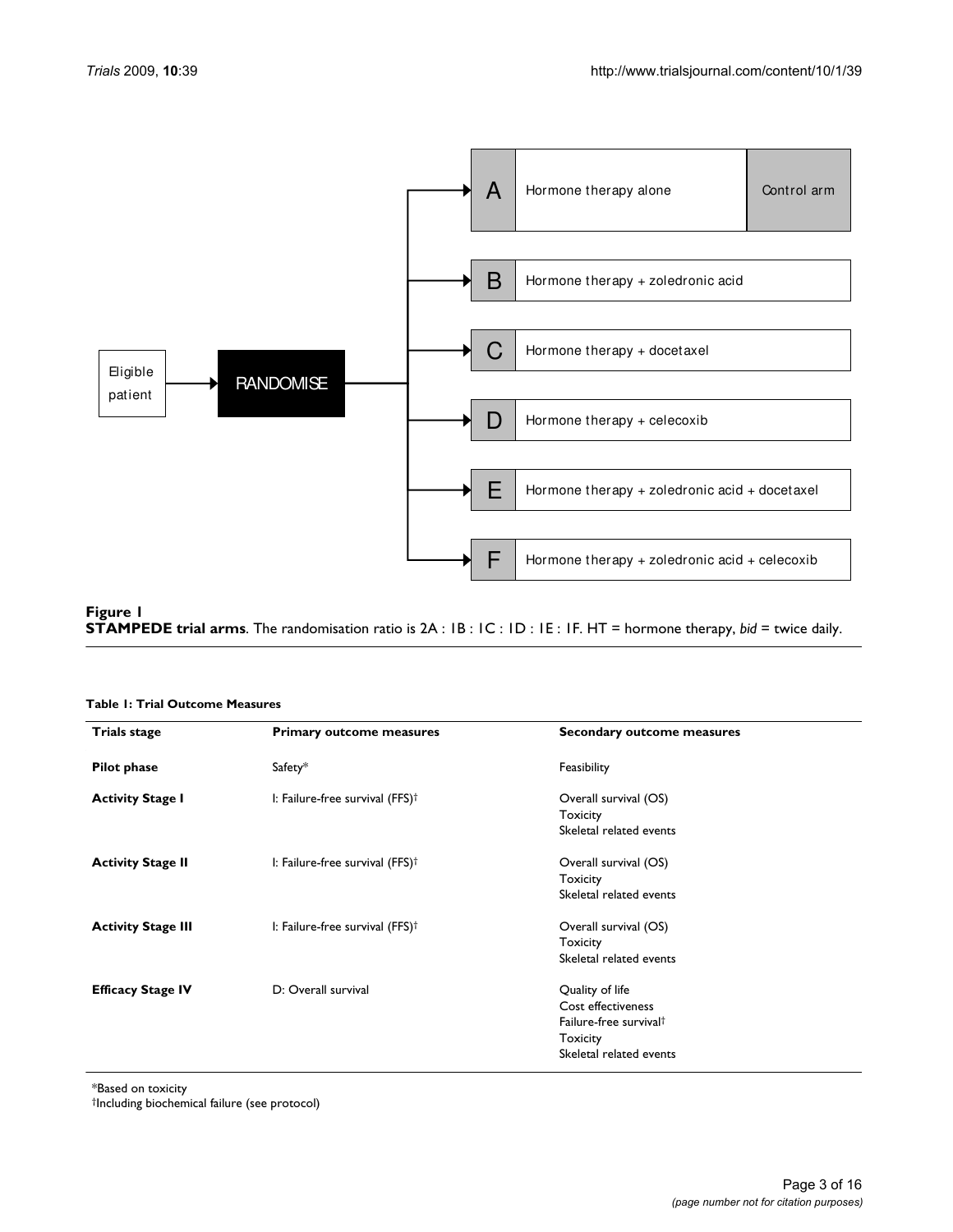ate OM, it must be true for the definitive OM. It is not necessary that a true alternative hypothesis for the intermediate OM translate into a true alternative hypothesis for the definitive OM, but a true alternative hypothesis for the definitive OM must imply a true alternative hypothesis for the intermediate OM. If not, this would question whether the treatment was acting on the disease or via a different pathophysiological mechanism. The size of the effects of treatment on the intermediate OM and definitive OM do not need to be highly correlated, although in practice they often will be.

In STAMPEDE, many more FFS events are anticipated than deaths. FFS is not strictly a surrogate for prostate cancer survival[\[9\]](#page-14-7) but an improvement in FFS would be expected if there were to be an improvement in overall survival and, if there was little or no effect on FFS, then little or no effect on OS would be anticipated. We accept that some patients who join the trial will die without disease progression from causes other than prostate cancer or its treatment; correspondingly, some patients will experience a FFS event but die, ultimately, from other causes.

### *Choosing the target difference for the definitive primary outcome measure*

STAMPEDE is targeting a hazard ratio (HR) of  $0.75$  for OS for each of the five research arms over the control arm: a 25% relative decrease in risk. If the median survival time were five years, this would translate into an absolute improvement of 10% (from 50% alive to 60% at five years). This is a realistic benefit to target: the hazard ratios seen for docetaxel in two RCTs for men with hormonerefractory prostate cancer were 0·76 (95% confidence interval (CI)  $0.62$  to  $0.94$ ][\[10](#page-14-8)] and  $0.80$  (95% CI  $0.67$ to  $0.97$ ][\[11\]](#page-14-9); the hazard ratio reported, thus far, for zoledronic acid in the early breast cancer setting is  $0.60$ (95% CI  $0.32$  to  $1.11$ )[\[12\]](#page-14-10). We are testing a number of treatment approaches with different profiles of toxicity, acceptability and cost which are currently not fully known. Against this uncertain background, it is anticipated that an absolute difference of 10% in 5-year survival would be large enough for these treatments to be considered worthwhile.

### *Choosing the target difference for the intermediate outcome measure*

STAMPEDE is also targeting a hazard ratio of  $0.75$  for FFS for each research arm over the control arm at each Activity Stage: the same effect size as for OS. Given adequate power for survival, this is perhaps conservative because it is reasonable to expect a larger treatment effect on FFS than OS. Recent trials for men with prostate cancer that have demonstrated statistically significant benefits on OS have reported larger effects on FFS[\[11](#page-14-9),[13](#page-14-11),[14\]](#page-14-12). This [[15](#page-14-13)]has also been reported in other disease settings [\[16](#page-14-14)[-19](#page-14-15)].

### *Choosing the secondary outcome measures*

The secondary outcome measures, as in any trial, help to express the full picture of relevant outcomes that will support or refute the primary outcome measure. Table [1](#page-2-1) presents the secondary OMs at each trial stage. It can be noted that each primary outcome measure in a given stage is a secondary outcome measure in another stage ie the various outcomes are simply emphasised differently over time.

### **Issues in design and sample size** *Choosing the number of MAMS stages*

The choice of four MAMS stages for STAMPEDE was a pragmatic one with three intermediate Activity Stages and one Efficacy Stage. The analyses need to be separated in time such that meaningful amounts of new information can be accumulated between reviews. The overall trial duration (accrual plus follow-up) was estimated to be about 7 years. We planned three intermediate reviews starting after the first 110 FFS events in the control arm with subsequent reviews planned with at least 100 further control arm FFS events between reviews. At each timepoint, the activity of each research arm, together with the safety data, is reviewed by the Independent Data Monitoring Committee (IDMC). Of course, the precise timing of the intermediate reviews depends on the observed accrual and event rates. The IDMC will meet at least annually throughout the trial to review safety data but the timing of meetings is sufficiently flexible to allow review at the appropriate times.

We also wished to undertake an early assessment of the safety of the research arms, particularly the combination treatments and the feasibility of accrual. Therefore, we defined a safety analysis to take place 6 months after recruitment to an additional Pilot Phase (a fifth stage) had been completed: when approximately 30 patients on each research arm had been in the trial for around 18 weeks. Any recommendations by the IDMC on the future conduct of the trial at this first stage were to be based solely on early safety signals. Importantly, this design allowed for the smooth transition of the trial from its 'safety and feasibility' phase, through to its first activity stage, without the need to set up a new trial.

### *Choosing the size of the intermediate activity "hurdles"*

The MAMS design determines a stopping guideline based on *lack of sufficient* activity (early stopping for activity is discussed later). By considering the null and alternative hypotheses, significance level and power, we set, for each intermediate review, a critical value, also called a critical cut-point or "hurdle". Our null hypothesis is that there is no difference between a given research arm and the control arm; the alternative hypothesis is that there is a difference. At all intermediate stages, we require high power,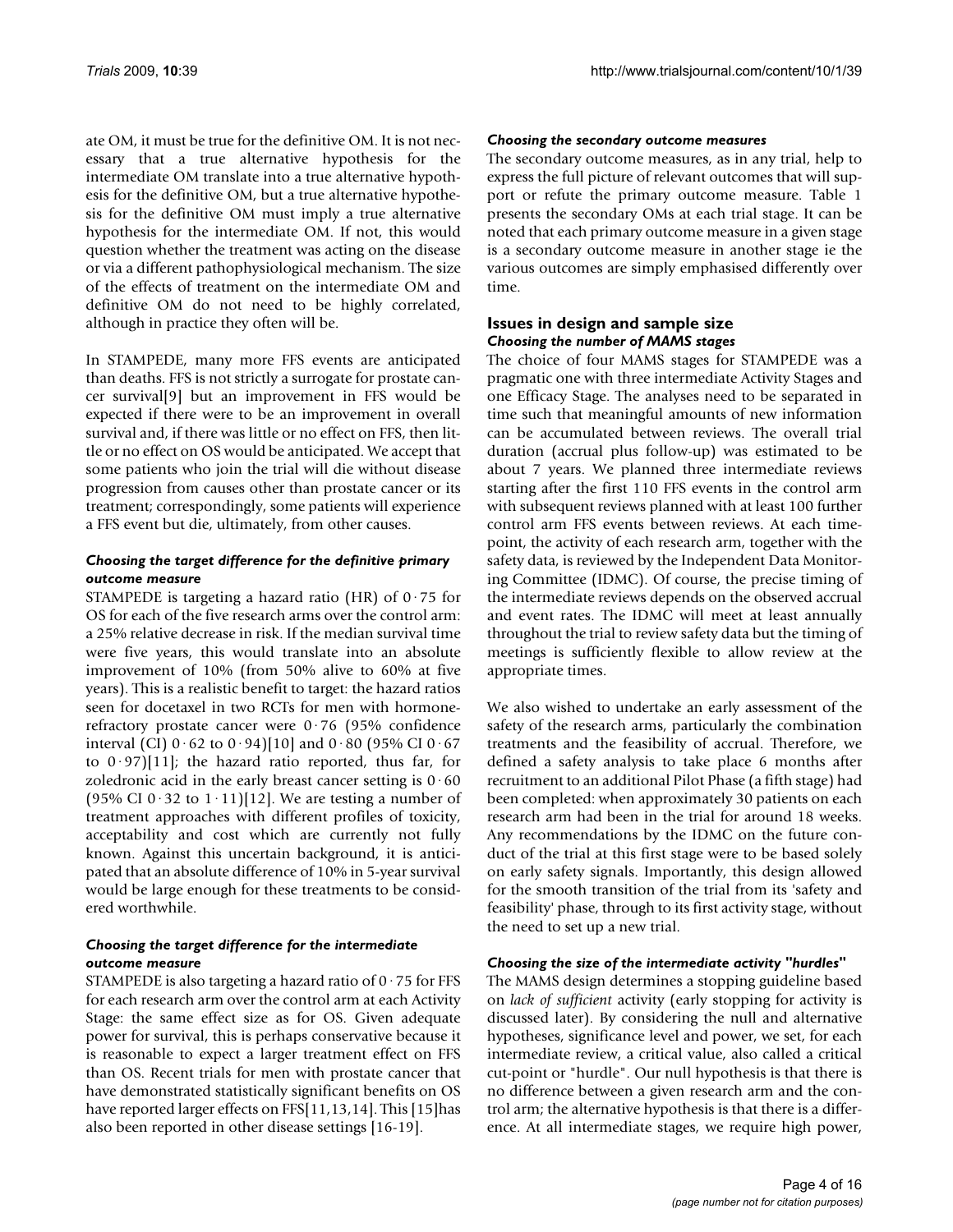whereas the significance level becomes increasingly strict with each stage. If the null hypothesis of no difference is rejected at a particular stage, the treatment arm passes to the next stage where greater evidence is required to reject the same null hypothesis.

### *Calculating the number of patients required*

The concept of a single recruitment target is not appropriate for like STAMPEDE because there are many factors that may affect the accrual target. Like a traditional RCT with a time-to-event primary outcome measure, the sample size for STAMPEDE is based on events rather than patients. For design purposes, we assume a constant hazard rate in each arm over time i.e. exponential survival. The required number of events is based on set factors including the randomisation ratio and the expected (target) difference between the research and control arms. The power and significance level are set for each intermediate (activity) stage. Like all trials, we need to estimate some factors that may be more difficult to predict, such as the expected event and recruitment rates. The final unpredictable factor is the number of arms recruiting at each stage.

By specifying these variables, the number of control arm events required for each stage can be calculated (Table [2\)](#page-4-0). We discuss the setting of these design parameters, below, in a scenario that requires 3,100 patients.

### *Power*

We would not wish to discard any treatment which has a true effect that is at least as good as the effect targeted in the alternative hypotheses. Thus, we require a high level of power at all stages, particularly at Activity Stages I-III. For STAMPEDE, 95% power ( $β = 0.05$ ) has been chosen. At Efficacy Stage IV, this can be relaxed, perhaps, to more traditional values and 90% power ( $β = 0.10$ ) has been chosen. The overall power across the trial is approximately 85%, although the exact value is dependent on the correlation between the treatment effects on the FFS and OS outcome measures[\[1\]](#page-14-0). The lower limit of overall power could only be as low as 77% and then only if the treatment effects at all of the stages are independent, a very unlikely scenario.

### *Significance level*

To allow us to retain high power at all times and still conduct intermediate analyses during the recruitment, we have relaxed the significance level for tests, allowing informative statements to be made as early as possible. We accept that, inevitably, this will be with some error. This error is, however, a conservative one, allowing treatments to pass to the next stage inappropriately. STAM-PEDE employs one-sided tests throughout the activity stages because our interest only lies in identifying signals that a research regimen is better. We chose a one-sided significance level of  $0.50$  for Activity Stage I,  $0.25$  for Activity Stage II,  $0.10$  for Activity Stage III and  $0.025$  for Efficacy Stage IV. The overall type I error across the four Activity/Efficacy Stages for the pairwise comparisons of research arm against control is calculated as approximately  $0.013$ , although the exact value is dependent on the correlation of the treatment effect on the intermediate and final outcome measures.

### *Event rates*

STAMPEDE includes both patients with and without metastatic disease. Median FFS is estimated at 2 years and median OS at 4 years, estimated from published data[[20\]](#page-14-16) in men with metastatic disease[\[21\]](#page-14-17) and castrate refractory disease[\[22](#page-14-18)].

### *Allocation ratio*

The allocation ratio is set at 2 patients allocated to the control arm for 1 patient allocated to each of the research arms i.e. 2:1:1:1:1:1. This is biased towards the control arm because this arm is the comparator for each research arms and as good as possible an estimate of control arm event rate is required. It can be shown empirically that, for a fixed number of patients randomised and given the other parameters used in STAMPEDE, this allocation ratio maximises the power for each pairwise comparison and for a fixed power reduces the time-to-maturity (trial duration).

### *Accrual*

Accrual is assumed at a constant rate of 500 patients per year, based on an estimate of >40 patients per month joining the trial when all sites are open across the UK.

<span id="page-4-0"></span>**Table 2: Guidelines for stopping accrual to the ith research arm at intermediate analyses**

| <b>Activity Stage</b> | Timing of analysis: control arm events | <b>Critical value</b><br>(Hazard Ratio) |
|-----------------------|----------------------------------------|-----------------------------------------|
|                       | ۱۱4                                    | 1.00                                    |
| Ш                     | 215                                    | 0.92                                    |
| Ш                     | 334                                    | 0.89                                    |

The intermediate analyses are timed according to the number of events reports on the control arm. Discontinuation of recruitment to a research arm will be considered if the observed hazard ratio is greater than the critical value (also known as the critical cutpoint or "hurdle")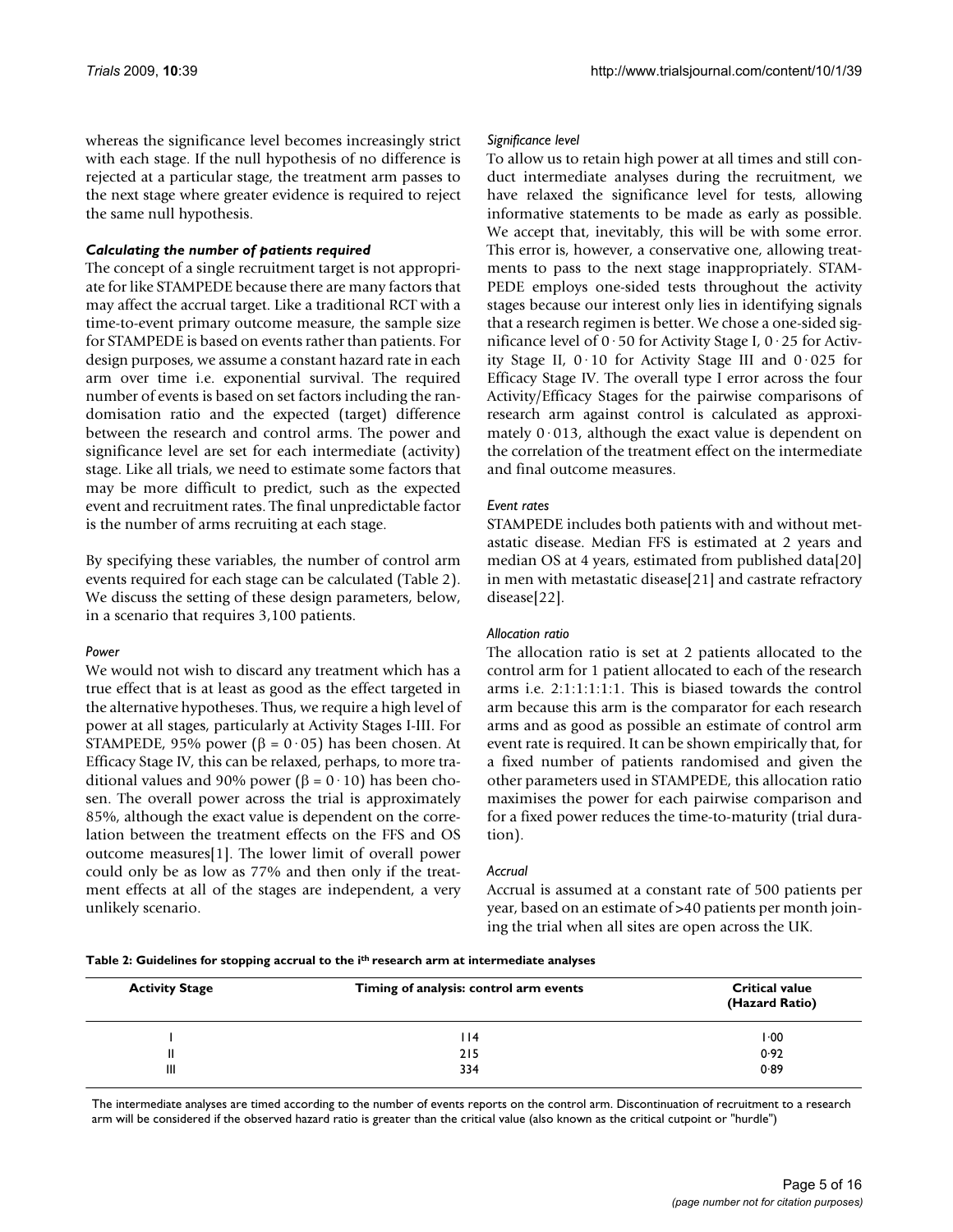### *Arms recruiting*

This reference scenario presumes that one arm will stop recruitment after each intermediate review of activity. This cannot be accurately predicted in advance; as many arms as necessary will be permitted to continue recruitment in future stages.

### *Number of patients required for STAMPEDE*

Figure [2](#page-6-0) presents a flow diagram for STAMPEDE depicting the reviews and the potential discontinuation of further recruitment to research arms. The critical values are detailed in Table [2](#page-4-0) and presented graphically in Figure [3.](#page-7-0) For the second intermediate review of activity data, for example, the critical value is set at HR =  $0.92$  (Figure [3\)](#page-7-0). This analysis will take place when around 216 failure-free survival events have been reported in patients allocated to the control arm. If the point estimate of the HR for a given research arm is  $0.92$  or lower we would reject, using a significance level of  $0.25$ , an intermediate null hypothesis that there is no difference between the control arm and this research arm. We can also see, therefore, a one-sided 75% confidence interval would exclude HR =  $1 \cdot 00$ , the null hypothesis. If the null hypothesis for this arm were rejected at end of Activity Stage II, recruitment to this arm continues in Activity Stage III. If the null hypothesis were not rejected (estimated HR $>0.92$ ), we would conclude that there was insufficient evidence of activity to justify continuing recruitment to these arms. Follow-up of patients randomised previously would continue and the arm would be included in the final analyses (see below).

### *Software for calculating sample size and critical values*

Construction of the intermediate critical values is not a simple process and manual calculation is not recommended. STAMPEDE uses a freely-available sample size program for designing MAMS trials, developed for Stata (College Station, TX, USA) called nstage (Barthel FMS, Royston P, Parmar MKB: A menu-driven facility for sample size calculation in novel multi-arm, multi-stage randomised controlled trials with a survival-time outcome, submitted). Figure [4](#page-8-0) presents, as one example, the output for a reference scenario where no arms stop accrual early.

### *Impact of changing the variable parameters*

It is difficult to predict the number of patients required for STAMPEDE because of the many variable parameters. We have performed sensitivity analyses using nstage to examine the impact on target accrual and trial duration of changing some parameters, whilst keeping the target difference, allocation ratio, significance level and power constant.

At the time the trial was opened, there was uncertainty about the willingness of doctors and patients to support a trial with 6 arms and the ability or necessity to recruit outside the UK was uncertain. Therefore, scenarios were calculated based on constant accrual rates of 350, 500 and 750 men per year (although nstage permits different accrual rates in each stage).

The trial has broad eligibility criteria, being aimed at men starting long-term hormone therapy for the first time. At the outset there was uncertainty regarding the likely disease stage distribution in men with this spectrum of highrisk prostate cancer. The lower the proportion with metastatic disease (and, conversely, the higher the proportion with high-risk localised disease), the lower the event rate. Many doctors believed they saw fewer men with newlydiagnosed hormone-sensitive metastatic disease in current practice than previously. However, ongoing accrual to STAMPEDE shows that this patient group remains large. We also assumed that median OS time would be double the median FFS time, but with the increasing use in standard practice of chemotherapy with docetaxel at relapse[[10,](#page-14-8)[11](#page-14-9)], we have subsequently considered whether survival might be proportionately longer[[23](#page-14-19)]. Scenarios were, therefore, calculated based on median FFS/OS, respectively, of (i) 18/36, (ii) 24/48, (iii) 30/60 and (iv) 24/60 months for patients on the control arm.

These sensitivity analyses culminated in the production of a "Statistical Design Document", including the presentation of over 400 combinations of the variables described above; Table [3](#page-9-0) is a small extract which summarises the impact of altering any one of these factors independently. In these examples, the reference scenario assumes that no research arms stop recruitment early. For example, it can be seen that slowing annual accrual by 150 patients from 500 to 350 patients per year decreases the accrual target from 3,411 to 2,960 but lengthens the trial duration from 82 months to 102 months. Conversely, increasing annual accrual by 250 patients from 500 to 750 patients per year increases the accrual target from 3,411 to 4,046 but shortens the trial duration from 82 months to 65 months. A 6 month increase in median FFS in the control arm from 24 to 30 months increases the trial duration by 8 months; decreasing from 24 to 18 months shortens the trial duration by 9 months. Finally, if recruitment to all bar one of the research arms is stopped after the first intermediate activity analysis, trial duration shortens by 16 months. Thus, sensitivity analyses show that altering these parameters can have a substantial impact on the total number of patients required and on the overall duration of the trial.

The first intermediate reviews for activity (end of Activity Stage I) are expected to take place late in 2009. At this point, we will have a better indication of the accrual rates in the longer term, the FFS event rates and the number of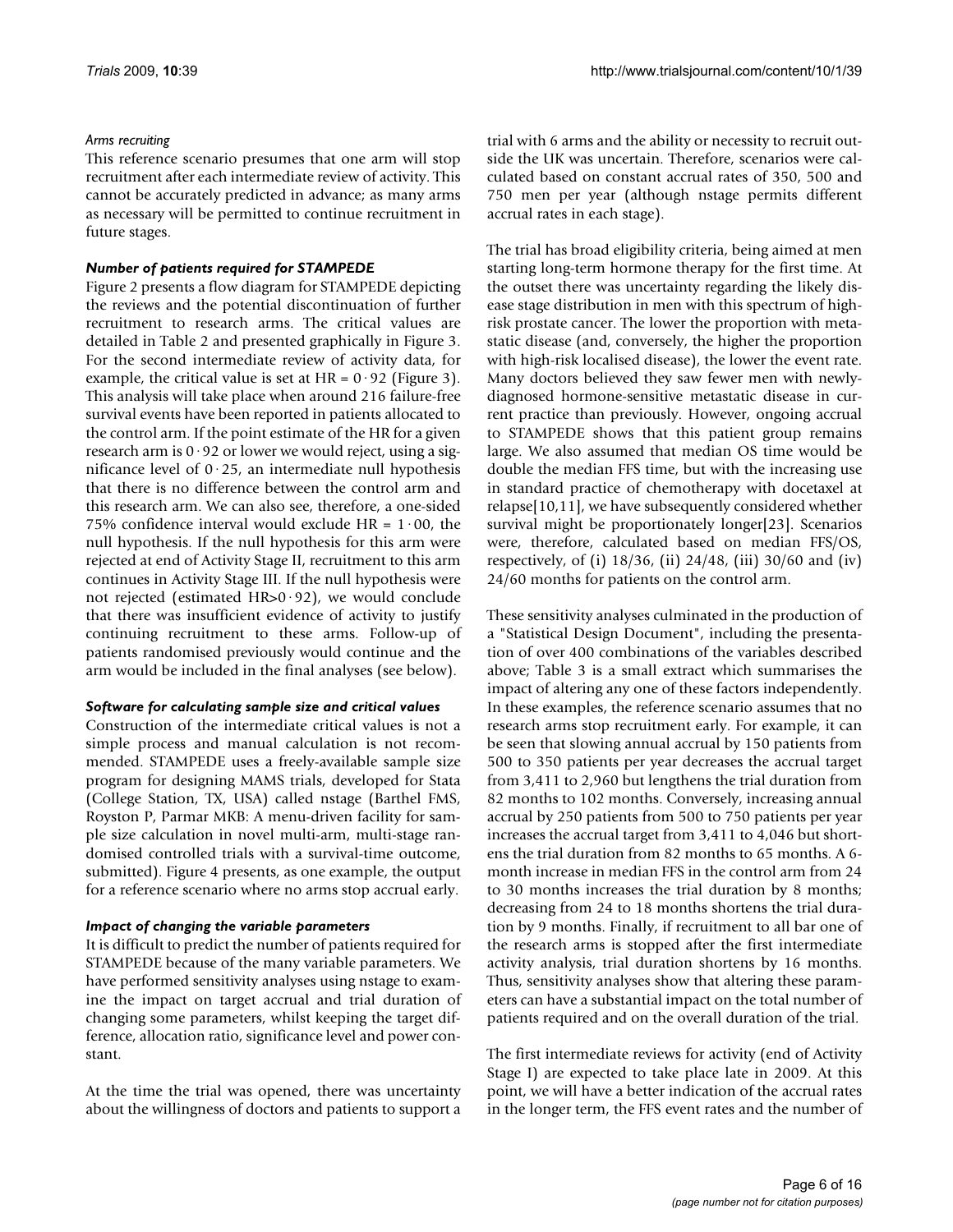<span id="page-6-0"></span>

### **Figure 2 Progress of STAMPEDE through the trial stages**.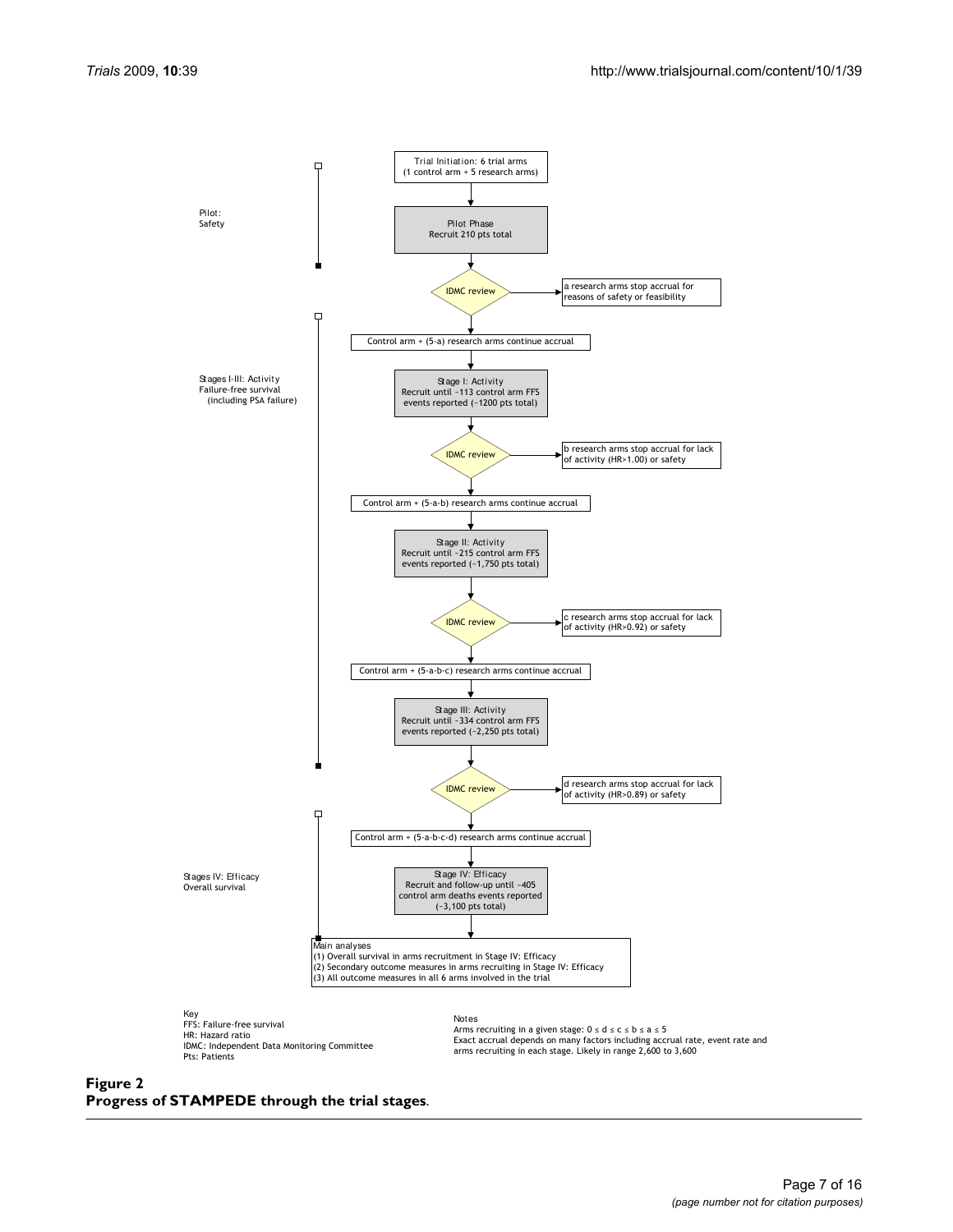<span id="page-7-0"></span>

**Hazard ratio cutpoints for intermediate reviews**. HR = Hazard ratio; CI = Confidence interval.

arms that will continue recruitment into Activity Stage II; this will facilitate better estimation of the number of patients that will actually be required.

### *How the number of statistical tests affects the calculations*

The MAMS design means that recruitment to arms may be stopped due to a lack of benefit. In this setting, we wish to protect against false negatives: issues of power are more important than the significance level. Since there are five research arms, there are five principal comparisons at Activity Stage I. However, issues of multiple testing are not a major source of concern at this stage as we are stopping for lack of benefit; it is more important in Activity Stages I-III to maintain high power so a truly effective regimen can continue to Efficacy Stage IV.

### **Issues at the end of a MAMS stage** *The end of an Activity Stage*

The intermediate analyses for a given Activity Stage take place when a pre-specified number of events in the control arm have been reported. The safety and activity data are then presented to the IDMC. Even with a perfectly timed process, it is unrealistic to expect this to occur instantly. Whilst these analyses are performed and are being reviewed, trial recruitment continues as for most other trial with interim analyses.

The IDMC will meet to review the accumulating trial data in the context of any relevant external data and make recommendations to the trial's executive body, the Trial Steering Committee (TSC), who will then make a decision. The TSC may recommend stopping accrual to one or more arms, or to none, but the issues of managing this process are not specific to MAMS trials. The MAMS stopping guideline *is j*ust a guideline. It is possible that the IDMC, upon seeing intermediate data, may recommend a research arm stop accrual despite being on the favourable side of the intermediate critical value; or it may continue accrual despite being on the unfavourable side (see below).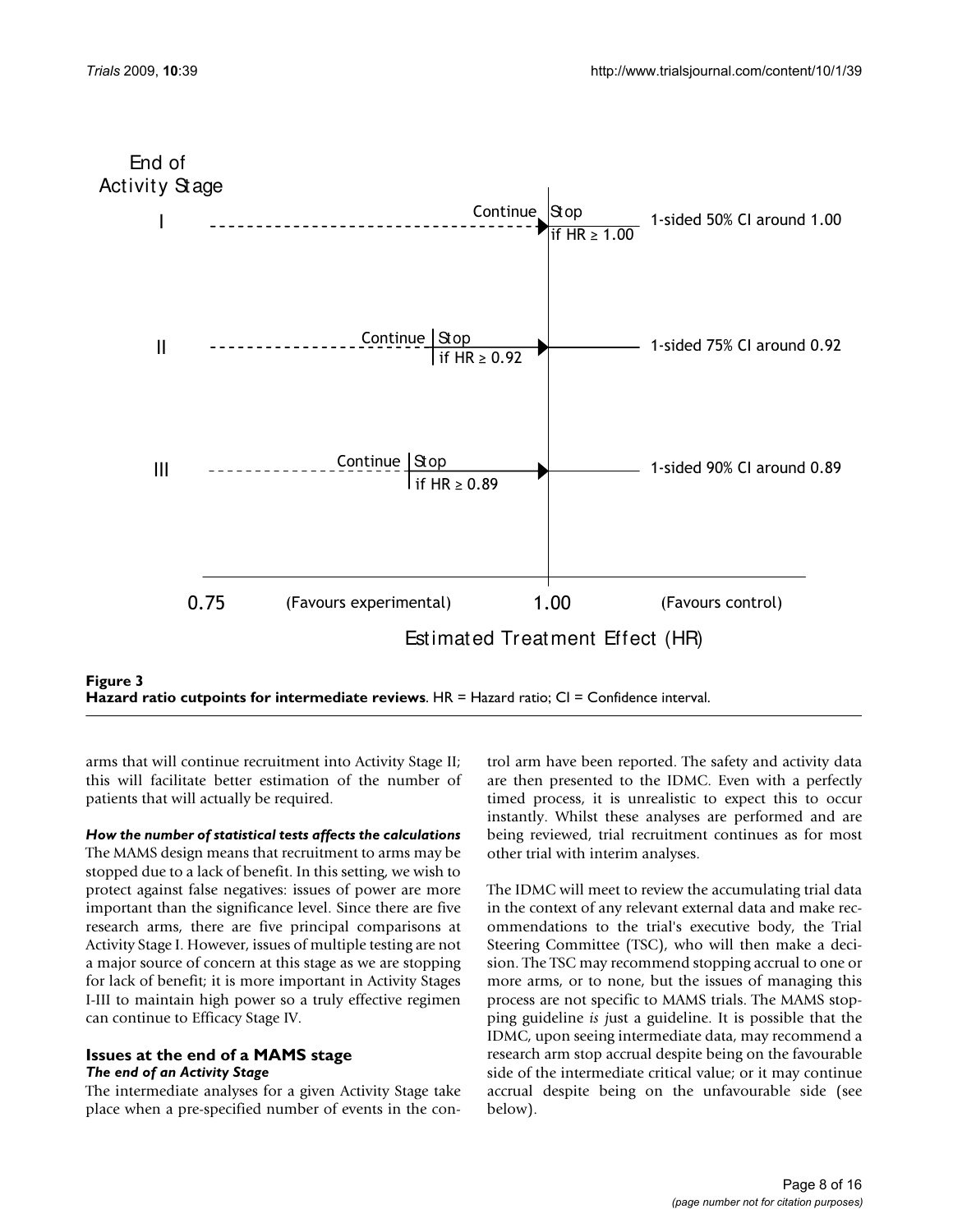<span id="page-8-0"></span>N- STAGE TRI AL DESI GN ver si on 1. 1. 0, 31 Oct ober 2008 ------------------------------------------------------------------------------ A sampl e si ze pr ogr am f or n- st age t r i al desi gns by Fr i eder i ke Bar t hel & Pat r i ck Royst on based on P Royst on, M Par mar & W Qi an 2003 ------------------------------------------------------------------------------

### OPERATI NG CHARACTERI STI CS

DESI GN FOR 4 STAGES

| 0.5000<br>1.000<br>0.950<br>0.750<br>1.000<br>9.744<br>9.744<br>1.000<br>0.750<br>0.924<br>14.224<br>0.2500<br>0.951<br>4.480<br>0.1000<br>1.000<br>0.750<br>4.363<br>18.588<br>0.951<br>0.886<br>1.000<br>0.750<br>0.0250<br>0.900<br>27, 290<br>0.844<br>8.702<br>0.0133<br>0.847<br>27, 290 |                                                    | Al pha(1S) | Power | $HR HO$ HR $ H $ Orit. HR Length* |  | Time |
|------------------------------------------------------------------------------------------------------------------------------------------------------------------------------------------------------------------------------------------------------------------------------------------------|----------------------------------------------------|------------|-------|-----------------------------------|--|------|
|                                                                                                                                                                                                                                                                                                | STAGE 1<br>STAGE 2<br>STAGE 3<br>STAGE 4<br>Qveral |            |       |                                   |  |      |

------------------------------------------------------------------------ \* Lengt h ( dur at i on of each st age) i s expr essed i n one quar t er ( 3 mont hs) per i ods

#### SAMPLE SI ZE AND NUMBER OF EVENTS

|                                                                                                                                                                                                                                                                          |   |   | . STAGE 1- STAGE 2-<br>Overall Control Exper. Overall Control Exper. |                                                                    |  |
|--------------------------------------------------------------------------------------------------------------------------------------------------------------------------------------------------------------------------------------------------------------------------|---|---|----------------------------------------------------------------------|--------------------------------------------------------------------|--|
| Arms 6 1 5 6 1 5<br>Acc.rate 125 36 89 125 36 89<br>Patients* 1218 348 870 1778 508 1270<br>Events* 1218 348 870 1778 508 1270<br>Events* 343 113 230 661 216 445                                                                                                        |   |   |                                                                      |                                                                    |  |
|                                                                                                                                                                                                                                                                          |   |   | Overall Control Exper. Overall Control Exper.                        |                                                                    |  |
| 47 ms<br>Acc. rate $\begin{array}{cccccc} 6 & 1 & 5 & 6 & 1 & 5 \\ 4 \text{c.} & \text{rate} & 125 & 36 & 89 & 125 & 36 & 89 \\ \text{Path}{\text{ent}} & 2323 & 664 & 1660 & 3411 & 975 & 2437 \\ \text{Events}^{**} & 1034 & 334 & 700 & 1228 & 403 & 825 \end{array}$ |   |   |                                                                      |                                                                    |  |
| 0.5 patients allocated to each E arm for every 1 to control arm<br>* Patients and events are cumulative over the stages                                                                                                                                                  |   |   |                                                                      | ** Events are for I-outcome at stages 1 to 3, D-outcome at stage 4 |  |
| Approx. prob. of k experimental arms reaching stage 2:                                                                                                                                                                                                                   |   |   |                                                                      |                                                                    |  |
| k (#arms) 0 1 2 3 4                                                                                                                                                                                                                                                      |   | . |                                                                      | $5^{\circ}$                                                        |  |
| Under H0 0.031 0.156 0.313 0.313 0.156 0.031<br>Under H1 $0.000$ $0.000$ $0.001$ $0.021$ $0.204$ $0.774$                                                                                                                                                                 |   |   |                                                                      |                                                                    |  |
| Approx. prob. of k experimental arms reaching stage 3:                                                                                                                                                                                                                   |   |   |                                                                      |                                                                    |  |
| k (#arms) 0 1 2 3 4 5                                                                                                                                                                                                                                                    |   |   |                                                                      |                                                                    |  |
| Under H0  0.237  0.383  0.214  0.044  0.003  0.000<br>Under H1  0.000  0.000  0.001  0.021  0.196  0.601                                                                                                                                                                 |   |   |                                                                      |                                                                    |  |
| Approx. prob. of k experimental arms reaching stage 4:                                                                                                                                                                                                                   |   |   |                                                                      |                                                                    |  |
| $k$ (#arms) 0 1 2 3 4                                                                                                                                                                                                                                                    |   |   |                                                                      | 5                                                                  |  |
| Under H0  0.590  0.250  0.027  0.001  0.000  0.000                                                                                                                                                                                                                       | . |   |                                                                      |                                                                    |  |
|                                                                                                                                                                                                                                                                          |   |   |                                                                      |                                                                    |  |

### **Figure 4**

**Example output from -nstage- for the reference scenario**. This figure shows the exact output from using -nstage-. This does not include the Pilot stage for safety, concentrating only the particular issues relating to the application of the MAMS activity and efficacy stages. In this example, the durations are expressed in quarter-years. The variable factors have been chosen such that no arms are stopped early for lack-of-efficacy (there is 1 control arm and 5 research arms in each stage); the accrual rate is set at 500 patients/year; the median progression-free survival (PFS) and overall survival are estimated to be 24 months and 48 months, respectively; and accrual is uncapped ie recruitment continues to the point of overall maturity. The power was set at 95% for the three activity stages and the observed values are consistent with this.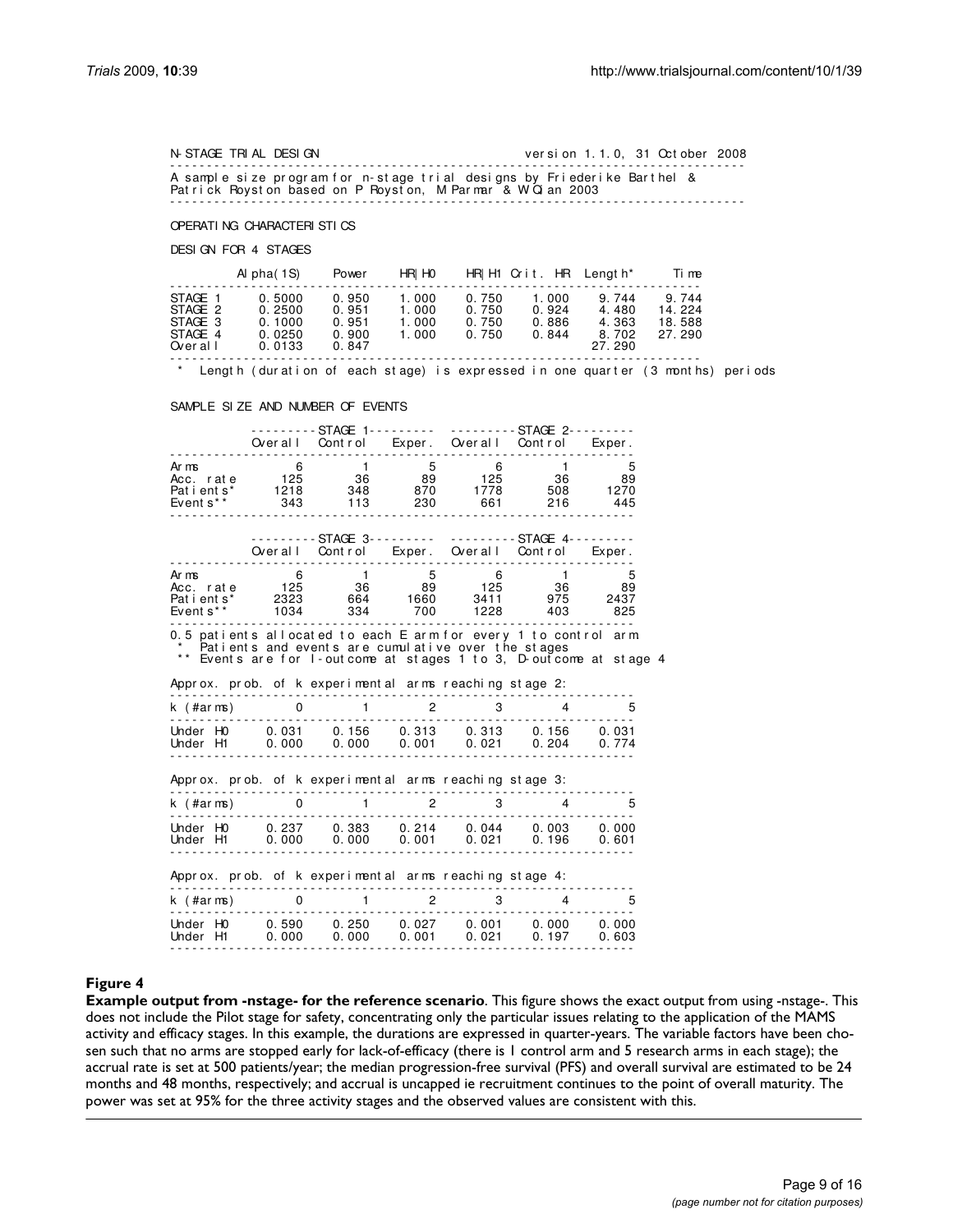|                  | Median                           |               |    | Arms accruing at stage |                         |                |      | <b>Total</b> |                  | <b>Differences in</b> |
|------------------|----------------------------------|---------------|----|------------------------|-------------------------|----------------|------|--------------|------------------|-----------------------|
| Pts/yr           | Median FFS (m)                   | Median OS (m) | I. | $\mathbf{2}$           | 3                       | 4              | Pts  | Time (m)     | <b>Total pts</b> | Time (m)              |
| <b>Reference</b> |                                  |               |    |                        |                         |                |      |              |                  |                       |
| 500              | 24                               | 48            | 6  | 6                      | 6                       | 6              | 3411 | 82           | $\mathbf 0$      | 0                     |
|                  | Impact of accrual rate           |               |    |                        |                         |                |      |              |                  |                       |
| 350              | 24                               | 48            | 6  | 6                      | 6                       | 6              | 2960 | 102          | $-451$           | 20                    |
| 500              | 24                               | 48            | 6  | 6                      | 6                       | 6              | 3411 | 82           | $\Omega$         | 0                     |
| 750              | 24                               | 48            | 6  | 6                      | 6                       | 6              | 4046 | 65           | 635              | $-17$                 |
|                  | <b>Impact of FFS event rates</b> |               |    |                        |                         |                |      |              |                  |                       |
| 500              | 8                                | 36            | 6  | 6                      | 6                       | 6              | 3040 | 73           | $-371$           | -9                    |
| 500              | 24                               | 48            | 6  | 6                      | 6                       | 6              | 3411 | 82           | $\mathbf 0$      | 0                     |
| 500              | 30                               | 60            | 6  | 6                      | 6                       | 6              | 3743 | 90           | 332              | 8                     |
|                  | Impact of OS event rates         |               |    |                        |                         |                |      |              |                  |                       |
| 500              | 24                               | 48            | 6  | 6                      | 6                       | 6              | 3411 | 82           | 0                | 0                     |
| 500              | 24                               | 60            | 6  | 6                      | 6                       | 6              | 3743 | 90           | 332              | 8                     |
|                  | Impact of dropping arms          |               |    |                        |                         |                |      |              |                  |                       |
| 500              | 24                               | 48            | 6  | 6                      | 6                       | 6              | 3411 | 82           | $\Omega$         | 0                     |
| 500              | 24                               | 48            | 6  | 6                      | 6                       | $\overline{2}$ | 3190 | 77           | $-221$           | $-5$                  |
| 500              | 24                               | 48            | 6  | 6                      | $\overline{2}$          | $\mathbf{2}$   | 2983 | 72           | $-428$           | $-10$                 |
| 500              | 24                               | 48            | 6  | $\overline{2}$         | $\overline{\mathbf{c}}$ | $\overline{2}$ | 2738 | 66           | $-673$           | -16                   |
| 500              | 24                               | 48            | 6  | 5                      | $\overline{4}$          | 3              | 3133 | 75           | $-278$           | $-7$                  |

<span id="page-9-0"></span>**Table 3: Impact of variable factors on STAMPEDE target accrual and duration**

Difference = difference from reference scenario, FFS = failure-free survival, OS = overall survival, Pts = patients, M = months. This does not include the Pilot stage for safety, concentrating only the particular issues relating to the application of the MAMS activity and efficacy stages

### *Managing the stopping of an arm*

In practice, if an arm is stopped early some information will have to be shared with many parties. If accrual stops for reasons of safety, the action required is not specific to STAMPEDE or MAMS trials: the termination of trial treatment and the appropriate assessment of patients will be carried out as for a traditionally-designed trial.

If accrual to an arm is stopped for insufficient activity after an intermediate review, assessment regarding treatment cessation or continuation will need to be considered in those patients still receiving the therapy. For example, it is possible that accrual to an arm will be stopped because it is showing limited but insufficient activity, rather than because it is harmful. In this case, comprehensive discussion will be required with the IDMC and subsequently the TSC and TMG, to agree recommendations about the continuation or discontinuation of trial treatment in these patients, and their cross-over to other trial regimens. This would likely involve the release of some unblinded information to the TSC.

Researchers may assume that arms that continue accrual after an intermediate review are showing some evidence of worthwhile activity. The intermediate data would not, however, be routinely released for scrutiny outside the IDMC. Familiarity with the MAMS design will help researchers to understand that the null hypothesis for the continuing arms has probably been rejected for a given level of evidence and that the next Activity Stage will assess the specific treatment arm more stringently. It would be wrong for researchers to be taken out of equipoise by this implicit intermediate information; instead, it should reinforce the need to continue with active randomisation to gain stronger evidence. Crucially, the intermediate assessments require only modest levels of evidence to continue accrual on an outcome measure which considers activity and not efficacy. This point will be particularly emphasised to investigators.

### *How stopping accrual to one arm may impact on the other arms*

If each of the trial arms contained different agents, the act of stopping accrual to one arm should not affect any of the others. However, STAMPEDE includes combinations of 3 research drugs across 5 research arms, so we must also think in terms of drugs as well as arms: stopping accrual to one research arm may impact on other trial arms, depending on the reason for cessation. If the results indicated that one research arm needed to be stopped for safety reasons, the safety data for any other arm(s) containing that drug would need careful consideration; the strength of the safety signal would need consideration in the context of emerging activity data.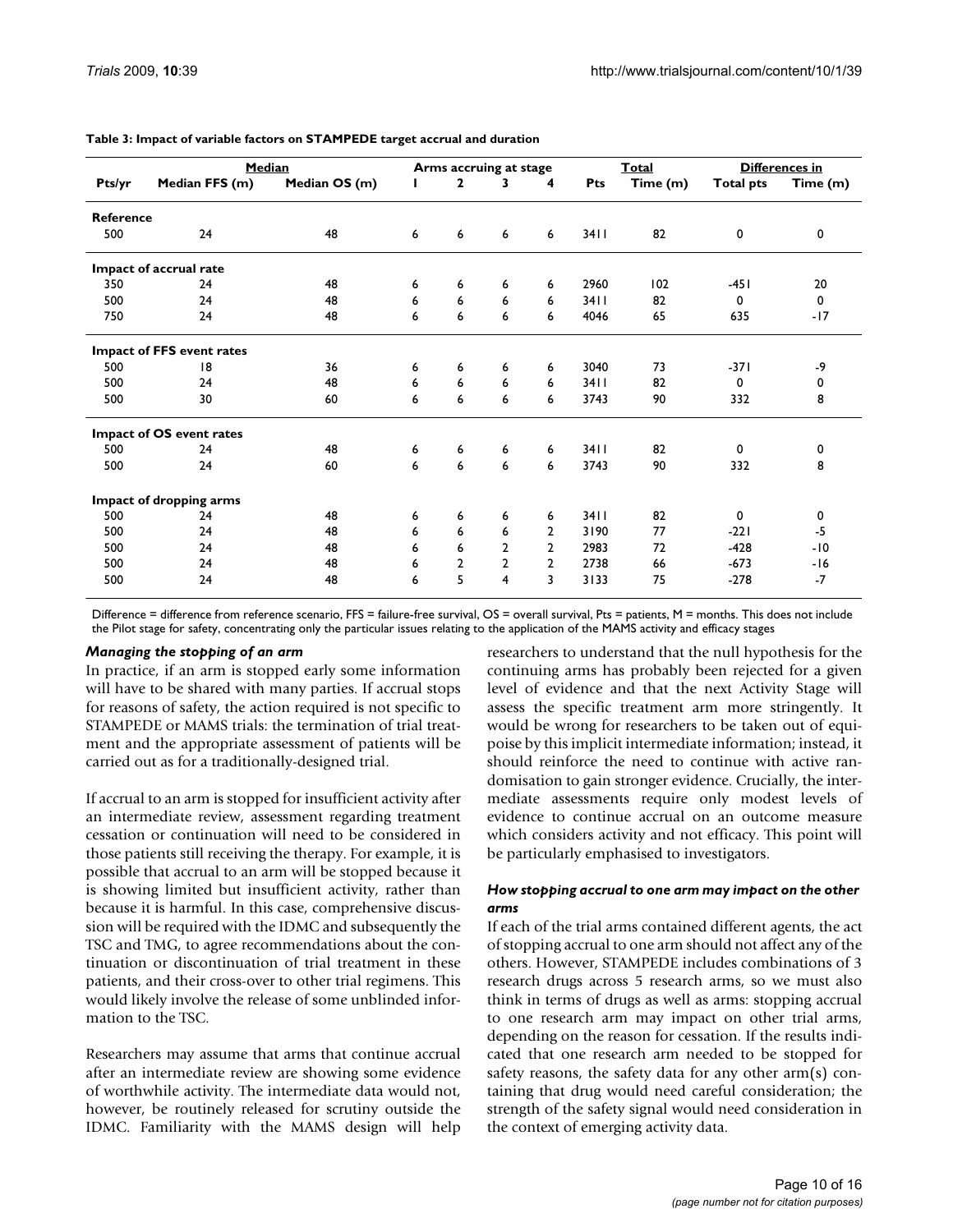Intermediate critical values have been set for the research arms, but drugs should not be rejected inappropriately. Figure [5](#page-10-0) presents a hypothetical 4-arm MAMS trial with two research drugs (X, Y) used alone or in combination and compared against a single control arm that contains neither X nor Y. In this example, the critical value for continuation of recruitment into the next stage is  $HR<0.92$ . The figure shows that both research arms containing drug Y have met the criteria and should continue recruitment in the next stage, providing there are no safety concerns. However, the arm containing only drug X has not met the criteria, although the point estimate of the HR is showing some evidence of activity. In this instance, and in the absence of safety concerns, it may be desirable to continue recruitment to all 3 arms unless there are convincing data that the benefit seen for the combination of drug X plus drug Y stems only from drug Y. Unless such data exist, it may be unwise to conclude, at the end of the trial, that X+Y is effective compared to control while X alone is inef-

<span id="page-10-0"></span>End of Stage II

fective compared to control. Continuing accrual to the X only arm facilitates eventual assessment of the relative contribution of X and Y to the X+Y combination.

### *When overall recruitment is completed*

The sample size calculations presented in the section "Calculating the number of patients required" assume that recruitment will continue to the point when the results are known. Of course, any man recruited just before overall trial recruitment stops will be very unlikely to contribute meaningfully to the final analyses; therefore, it is possible to discontinue recruitment promptly when it is clear that adequate numbers of events are achievable.

Table [4](#page-11-0) shows the impact of stopping accrual after 5, 6 or 7 years. For example, if the number of arms recruiting is fewer than six after Activity Stage II, recruitment may be stopped earlier, after 5 or 6 years, without adversely affecting the trial duration. Recruitment to the trial would,



### Hypothetical intermediate results at **Figure 5** the end of an intermediate trial stage

**Hypothetical intermediate results at the end of an intermediate trial stage**. HR = Hazard ratio; CI = Confidence interval. In this example, the research arms are drug A, drug B and the combination of drugs A and B; the common control arm is neither drug. The guideline for continuation of recruitment into the next stage is 0·92 compared with the control arm. The research arms containing drug B and drug A+B have met the criteria in this instance; the arm containing drug A has not met the criteria but is showing some evidence of an advantage in terms of the intermediate outcome measure. In this instance and in the absence of safety concerns, the IDMC may decide that recruitment should be continued to all 3 arms.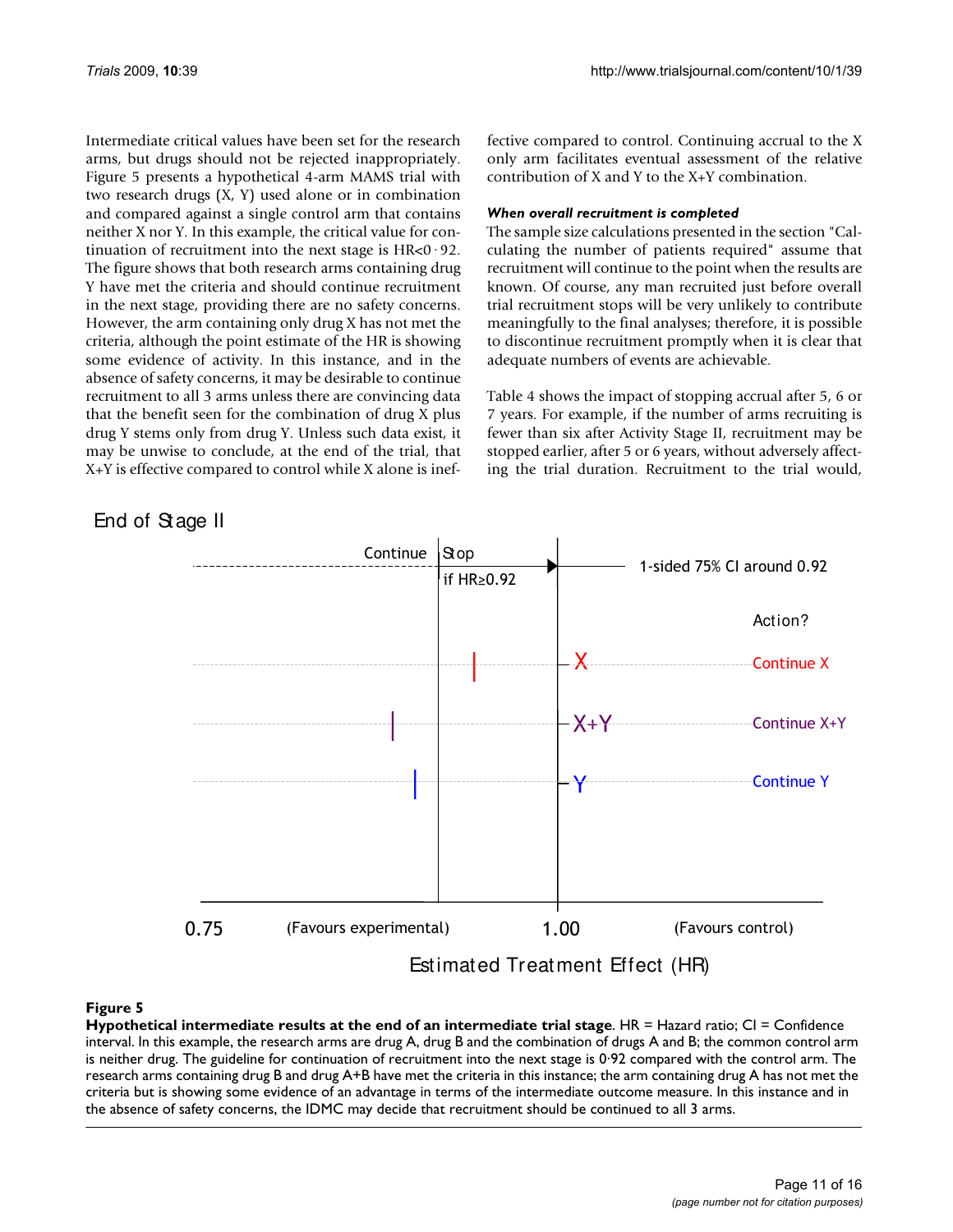|        | Median                                                           |                         | <b>Arms accruing at Activity Stage</b> |                |                |                         |                         |            | <b>Total</b> | Differences <sup>b</sup> in |                             |
|--------|------------------------------------------------------------------|-------------------------|----------------------------------------|----------------|----------------|-------------------------|-------------------------|------------|--------------|-----------------------------|-----------------------------|
| Pts/yr | <b>Median FFS</b><br>(m)                                         | <b>Median OS</b><br>(m) |                                        | $\mathbf{2}$   | 3              | 4                       | Year accrual<br>stopped | <b>Pts</b> |              |                             | Time (m) Total pts Time (m) |
|        | No arms stop early                                               |                         |                                        |                |                |                         |                         |            |              |                             |                             |
| 500    | 24                                                               | 48                      | 6                                      | 6              | 6              | 6                       | Uncapped <sup>c</sup>   | 3411       | 82           | 0                           | 0                           |
| 500    | 24                                                               | 48                      | 6                                      | 6              | 6              | 6                       | 7                       | 3411       | 82           | 0                           | 0                           |
| 500    | 24                                                               | 48                      | 6                                      | 6              | 6              | 6                       | 6                       | 3000       | 83           | $-411$                      | $\mathbf{I}$                |
| 500    | 24                                                               | 48                      | 6                                      | 6              | 6              | 6                       | 5                       | 2500       | 89           | $-911$                      | $\overline{7}$              |
|        | One arm is dropped after each Activity Stage                     |                         |                                        |                |                |                         |                         |            |              |                             |                             |
| 500    | 24                                                               | 48                      | 6                                      | 5              | 4              | 3                       | Uncapped <sup>c</sup>   | 3133       | 75           | 0                           | 0                           |
| 500    | 24                                                               | 48                      | 6                                      | 5              | 4              | 3                       | 7                       | 3133       | 75           | 0                           | 0                           |
| 500    | 24                                                               | 48                      | 6                                      | 5              | 4              | 3                       | 6                       | 3000       | 75           | $-133$                      | 0                           |
| 500    | 24                                                               | 48                      | 6                                      | 5              | 4              | 3                       | 5                       | 2500       | 80           | $-633$                      | 5                           |
|        | Dropped to 2 arms after Activity Stage I                         |                         |                                        |                |                |                         |                         |            |              |                             |                             |
| 500    | 24                                                               | 48                      | 6                                      | $\overline{2}$ | $\overline{2}$ | $\overline{2}$          | Uncapped <sup>c</sup>   | 2738       | 66           | 0                           | 0                           |
| 500    | 24                                                               | 48                      | 6                                      | $\overline{2}$ | $\overline{2}$ | $\overline{2}$          | 7с                      | 2738       | 66           | 0                           | 0                           |
| 500    | 24                                                               | 48                      | 6                                      | $\overline{2}$ | 2              | $\overline{2}$          | 6                       | 2738       | 66           | 0                           | 0                           |
| 500    | 24                                                               | 48                      | 6                                      | $\overline{2}$ | $\overline{2}$ | $\overline{2}$          | 5                       | 2500       | 66           | $-162$                      | 0                           |
|        | Dropped to 2 arms after Activity Stage II                        |                         |                                        |                |                |                         |                         |            |              |                             |                             |
| 500    | 24                                                               | 48                      | 6                                      | 6              | 2              | 2                       | Uncapped <sup>c</sup>   | 2983       | 72           | 0                           | 0                           |
| 500    | 24                                                               | 48                      | 6                                      | 6              | 2              | $\overline{2}$          | 7с                      | 2983       | 72           | 0                           | 0                           |
| 500    | 24                                                               | 48                      | 6                                      | 6              | $\overline{2}$ | $\overline{2}$          | 6                       | 2983       | 72           | 0                           | 0                           |
| 500    | 24                                                               | 48                      | 6                                      | 6              | $\overline{2}$ | $\overline{2}$          | 5                       | 2500       | 75           | $-483$                      | 3                           |
|        | One arm dropped after each Activity Stage & survival is longer   |                         |                                        |                |                |                         |                         |            |              |                             |                             |
| 500    | 24                                                               | 60                      | 6                                      | 5              | 4              | 3                       | Uncapped                | 3397       | 82           | 0                           | 0                           |
| 500    | 24                                                               | 60                      | 6                                      | 5              | 4              | 3                       | 7с                      | 3397       | 82           | 0                           | 0                           |
| 500    | 24                                                               | 60                      | 6                                      | 5              | 4              | 3                       | 6                       | 3000       | 83           | $-397$                      | $\mathbf{I}$                |
| 500    | 24                                                               | 60                      | 6                                      | 5              | 4              | 3                       | 5                       | 2500       | 91           | 897                         | 91                          |
|        | One arm is dropped after each Activity Stage & accrual is slower |                         |                                        |                |                |                         |                         |            |              |                             |                             |
| 350    | 24                                                               | 48                      | 6                                      | 5              | 4              | 3                       | Uncapped                | 2702       | 93           | 0                           | 0                           |
| 350    | 24                                                               | 48                      | 6                                      | 5              | 4              | 3                       | 7                       | 2450       | 94           | $-252$                      | I.                          |
| 350    | 24                                                               | 48                      | 6                                      | 5              | 4              | 3                       | 6                       | 2100       | 101          | $-602$                      | 8                           |
| 350    | 24                                                               | 48                      | 6                                      | 5              | 4              | $\overline{\mathbf{3}}$ | 5а                      | n/a        | nla          | n/a                         | n/a                         |

<span id="page-11-0"></span>**Table 4: Impact on patients recruited and trial duration of stopping accrual at a set timepoint**

Uncapped means that accrual continues until the point of maturity.

a Model not provided because Efficacy Stage III would not have been completed by 5 years

**b Differences compared with the uncapped model with the same parameters** 

c Recruitment would have been completed at sooner time point ie another model stops accrual sooner eg the first row shows uncapped accrual to be the same as accrual to 7 years because the accrual-to-7-years model stops accrual just before 7 years

therefore, be stopped earlier than is suggested in Table [3.](#page-9-0) At the start of last stage, Efficacy Stage IV, we will be able to obtain the best estimate of when the required number of control arm events will be observed and when accrual may best be stopped.

### **Issues in analysis**

### *Which arms are analysed at the end*

The main analyses will be the separate, pairwise comparison of OS for research against control for each of the research arms still recruiting in Efficacy Stage IV. However, data from all randomised patients will contribute to analyses: all of the arms will be analysed at the end of the trial.

### *If two or more arms are shown to be better than the control arm*

If more than one research arm is better than the control arm, these research arms will be compared. Since this is a closed test procedure, there is protection of the type I error: two research arms would only be directly compared if *both* research arms are shown to be better than the control arm. There is limited power for any such comparison. However, such a comparison may have greater value than indirect comparison of these treatments from different trials. In the longer term, the appropriate action may be to maintain randomisation between these more beneficial research arms in a further period of accrual, as an exten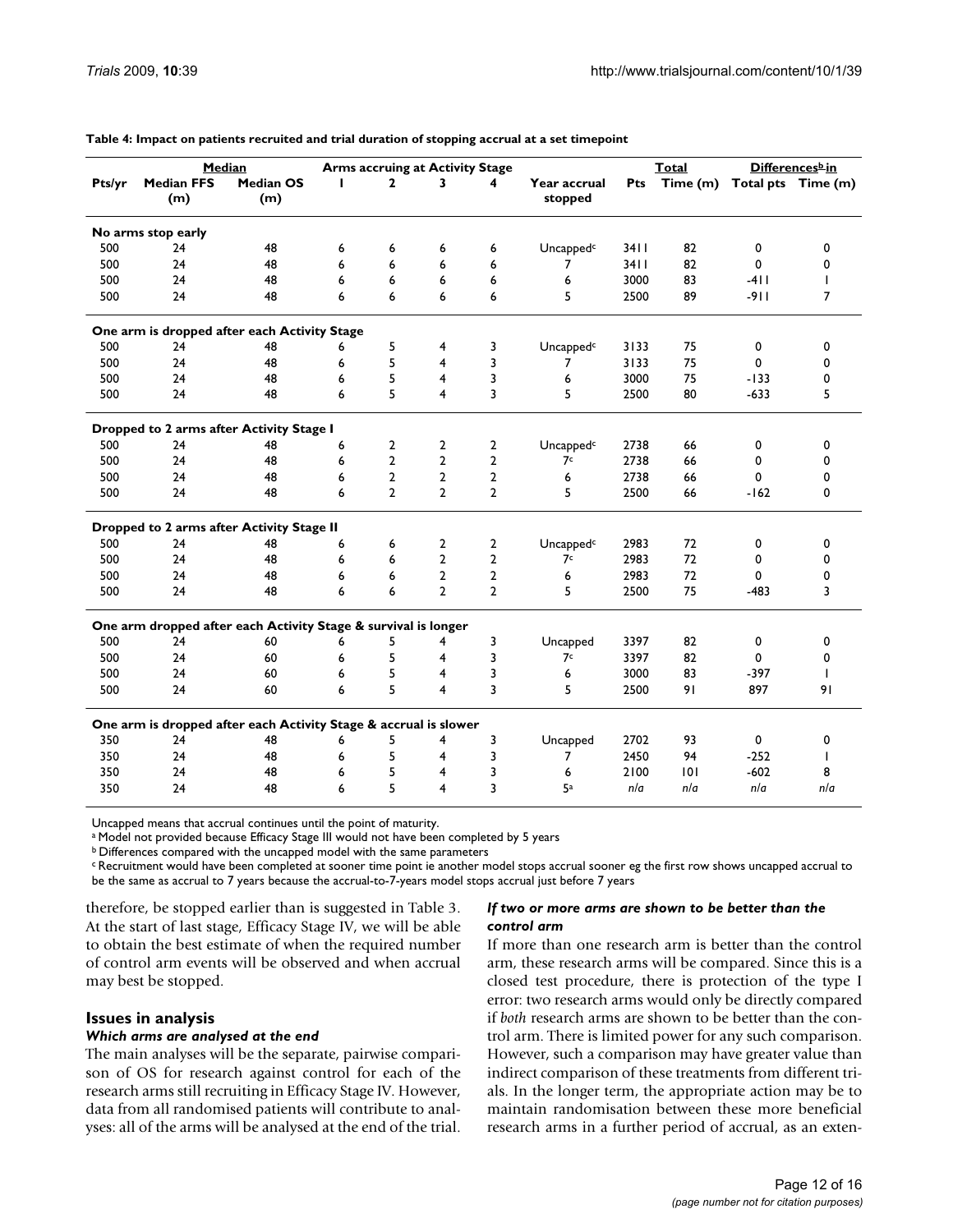sion of the MAMS design or as a new, separate trial that plans a combined analysis with longer-term results from STAMPEDE.

### *Early stopping for efficacy*

The MAMS stopping guidelines are set out formally for lack of benefit. The MAMS design does not provide specific guidelines for early stopping for sufficient evidence of efficacy, but may be supplemented with a traditional formal rule early for early stopping for efficacy, if required. The Haybittle-Peto rule[\[24](#page-14-20)], for example, would provide a structure for early stopping that does not affect the design parameters of a MAMS trial. Without using a formal stopping rule, early stopping may be possible using the commonly applied principle that the trial should report early only if the result would be convincing to a broad range of people, including those who were supportive of the research arms beforehand and those who were sceptical. [[25](#page-15-0),[26\]](#page-15-1) This is the approach used in STAMPEDE. Many instances of early stopping for benefit appear to occur on a random high [[27,](#page-15-2)[28\]](#page-15-3) and the credibility and interpretability of a trial can be adversely affected: caution should be applied in this respect.

## **Other issues**

### *Positive perceptions of the MAMS design*

The MAMS design has been perceived by some observers to have many complexities above those of the traditional two-arm RCT. The view of groups central to the conduct of the trial, below, has been very positive, with no serious concerns expressed.

### *Clinicians and surgeons*

Doctors around the UK have been generally enthusiastic about the questions and methods in STAMPEDE, although some are inevitably more cautious. The recruitment rate has been good, mirroring the experience in other multi-arm trials, which have already recruited at excellent rates[[29,](#page-15-4)[30\]](#page-15-5). Efficient recruitment to STAMPEDE requires good collaboration between urologists and oncologists: the majority of men eligible for STAMPEDE would be routinely seen and managed by urologists, but randomisation to some of the arms requires management by oncologists, particularly those involving cytotoxic chemotherapy with docetaxel. The initiation and function of the multi-disciplinary team (MDT) as part of the UK cancer plan has facilitated this process considerably, as it has in other non-MAMS trials.

### *Men with prostate cancer*

Men with prostate cancer have shown a real willingness to participate in STAMPEDE. The Trial Management Group (TMG) has two patient members whose input has been invaluable. Informed consent is taken from all participating patients. With six trial arms, a major issue is how to provide the patient with sufficient information without overload. The trial addresses this by using a two-part patient information sheet (PIS) where the information about the trial given before randomisation includes only summary information on the individual trial arms; specific details of the allocated therapy are given after randomisation. If interested, men may request all of the armspecific information sheets at any time before randomisation. In this way, men can determine the level of written information they would like before joining the trial. This has been positively received judging by feedback from sites and recruitment rates. This approach was approved by the main Research Ethics Committee for the trial. We note that the National Research Ethics Service now routinely recommends the use of a two-part PIS[\[31](#page-15-6)], although the emphasis is somewhat different to that used in STAMPEDE. We also note that the PIS is commonly used only as a secondary source of information, supporting the discussions the patient has with the local investigator's team.

### *Funding bodies*

STAMPEDE has been approved and partially funded by Cancer Research UK, a major UK cancer charity, with the allocation of grant support through open competition at their Clinical Trials Advisory and Award Committee (CTAAC). The Medical Research Council (MRC) Clinical Trials Unit has agreed to the use of core funding to support central trial staff and MRC has agreed to Sponsor the trial and funding is in place from these bodies to cover all stages of the trial.

### *Pharmaceutical industry partners*

The three industry partners for STAMPEDE (Novartis, Sanofi-Aventis and Pfizer) have all been supportive and have provided important input at various stages, including the provision of trial drug and modest educational grants. Developing agreements between academic and industry partners is often a rate-limiting step for clinical trials. Synchronous negotiations with three companies provided some additional complexities and delays because of administrative issues, but this is not unique to MAMS trials: many traditional two arm trials require agreements with more than one industry partner eg if a trial arm is assessing combination treatment.

### *Governance, regulatory and ethical bodies*

There have been no significant issues for MAMS trials in this area. STAMPEDE received approval in the "old" UK regulatory system just before the implementation of the EU Clinical Trials Directive (EC 2001/20) in May 2004; this was carried forward to a Clinical Trials Authorisation (CTA) by the Medicines and Healthcare Products Regulatory Authority (MHRA) and recruitment is taking place widely across the UK. A limited number of sites have not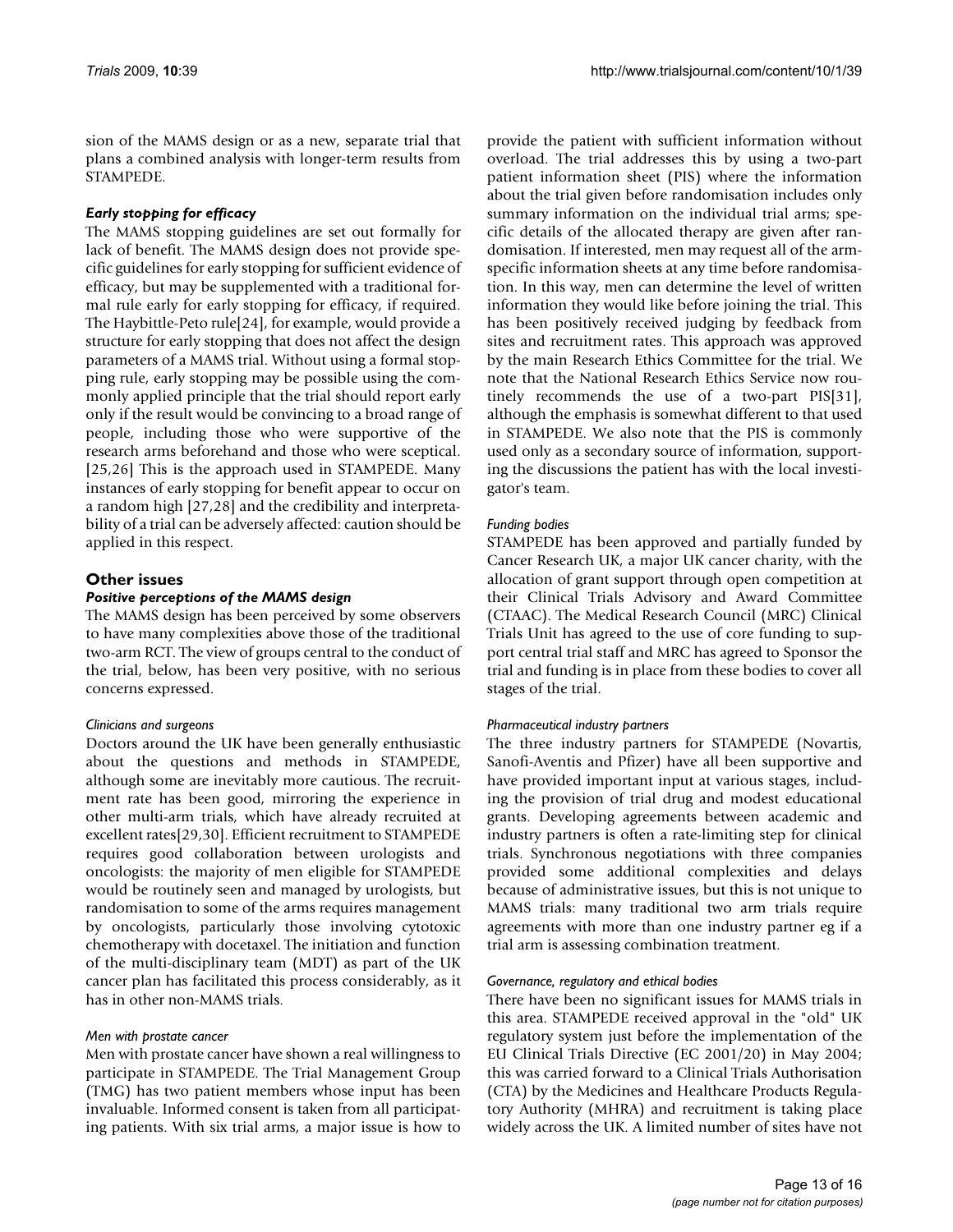been able to participate because of local governance issues. However, these concerns were not about the MAMS design but about local capacity to provide intravenous therapy (zoledronic acid and docetaxel) to this patient group, who had not routinely received such treatment previously.

### *Why STAMPEDE is not designed as a factorial trial*

A factorial trial design may sometimes be used to simultaneously address more than one research comparison in the same trial population but factorial trials are typically designed with low power for estimating interactions between treatments and are weakened if there is any interaction between the treatments. Relatively little is known about most of the agents assessed in STAMPEDE when used in combination with hormone therapy and with each other. Thus, there is no good evidence to support the notion that the treatment effects would only be additive at the patient level and we cannot rule out other forms of interaction: synergy, antagonism and a ceiling effect. Synergy occurs if the effectiveness of X+Y+Z were much greater than the effectiveness of X+Y plus X+Z. This has been observed *in vitro* with other taxanes[[32\]](#page-15-7). A factorial design could lead to overestimation the individual effectiveness of Y and Z. Alternatively, antagonism occurs if the effectiveness of X+Y+Z were much less than the effectiveness of X+Y plus X+Z. Such a factorial design could underestimate the individual effects of acidy and Z. Finally, a ceiling effect could limit the potential activity that these various classes of agents can add to the control arm eg the effectiveness of X+Y+Z would be similar to X+Y and to  $X+Z$ .

Given that a factorial design might over- or under-estimate the individual effects of docetaxel, zoledronic acid and celecoxib, STAMPEDE has not been designed in a factorial way, instead comparing each research arm directly against the control arm.

### *How many arms a MAMS trial might have*

STAMPEDE is a 6-arm trial, but the MAMS design may be used for trials with different numbers of arms and also with 2 arms. However, the efficiencies may become more pronounced when 4 or more arms are used. The upper limit for the number of arms would likely be determined by practical issues rather than those of statistical design; there is no reason why, for example, a trial of 9 research arms and a control arm may not be feasible, particularly if the intermediate outcome measure was a very early measure of activity.

### *Adding new arms during the trial*

Additional arms could have been included from the outset of the trial, but for practical reasons we chose just five research arms. Each of these had a sound rationale for formal testing and the industry partners were willing to collaborate. It may also be possible to add in additional arms at a later stage using a MAMS design. This possibility has started to be explored in STAMPEDE when discussions were held with a further pharmaceutical company about including a potentially interesting new agent. We used that opportunity to identify the practical and financial issues which we should need to overcome in order to add further arms. Importantly, new research arms could only be compared against control arm patients randomised after the new research arm was added. Any research arms added later on would need to undergo the same assessments and to pass the same activity hurdles as the original arms. Inevitably, any assessments of new research arms would be offset in time compared to the original arms.

### **Conclusion**

The MAMS design allows researchers to assess multiple therapeutic approaches simultaneously by using an intermediate outcome measure to focus resources on those treatment options showing early evidence of positive activity. This design increases the chance of a single trial providing a positive result and saves time and money compared to separate sequential trials. This design will become more commonly used and a further MAMS trial, ICON6, has now been launched for women with ovarian cancer [[33\]](#page-15-8).

We have used STAMPEDE to illustrate the practical implementation of the MAMS trial design. STAMPEDE is the first to address many of the practical issues that arise by using MAMS methodology. Future MAMS trials may face other issues, for example if the intermediate outcome measure is binary. Recruitment to STAMPEDE is ongoing and the main results are not expected to be known until around 2013. STAMPEDE has shown that this design is acceptable to patients, researchers, funding bodies, industry and sponsoring organisations and that MAMS trials can be successfully undertaken.

### **Abbreviations**

ADT: Androgen deprivation therapy; CTA: Clinical Trials Authorisation; CTAAC: Clinical Trials Advisory and Award Committee; CTU: MRC Clinical Trials Unit; EU: European Union; FFS: Failure-free survival; HR: Hazard ratio; IDMC: Independent Data Monitoring Committee; MAMS: Multi-Arm Multi-Stage; MHRA: Medicines and Healthcare Products Regulatory Authority; MRC: Medical Research Council; OM: Outcome measure; OS: Overall survival; PIS: Patient Information Sheet; RCT: Randomised Controlled Trial; STAMPEDE: Systemic Therapy for Advanced or Metastatic Prostate cancer: Evaluation of Drug Efficacy; TMG: Trial Management Group; TSC: Trial Steering Committee.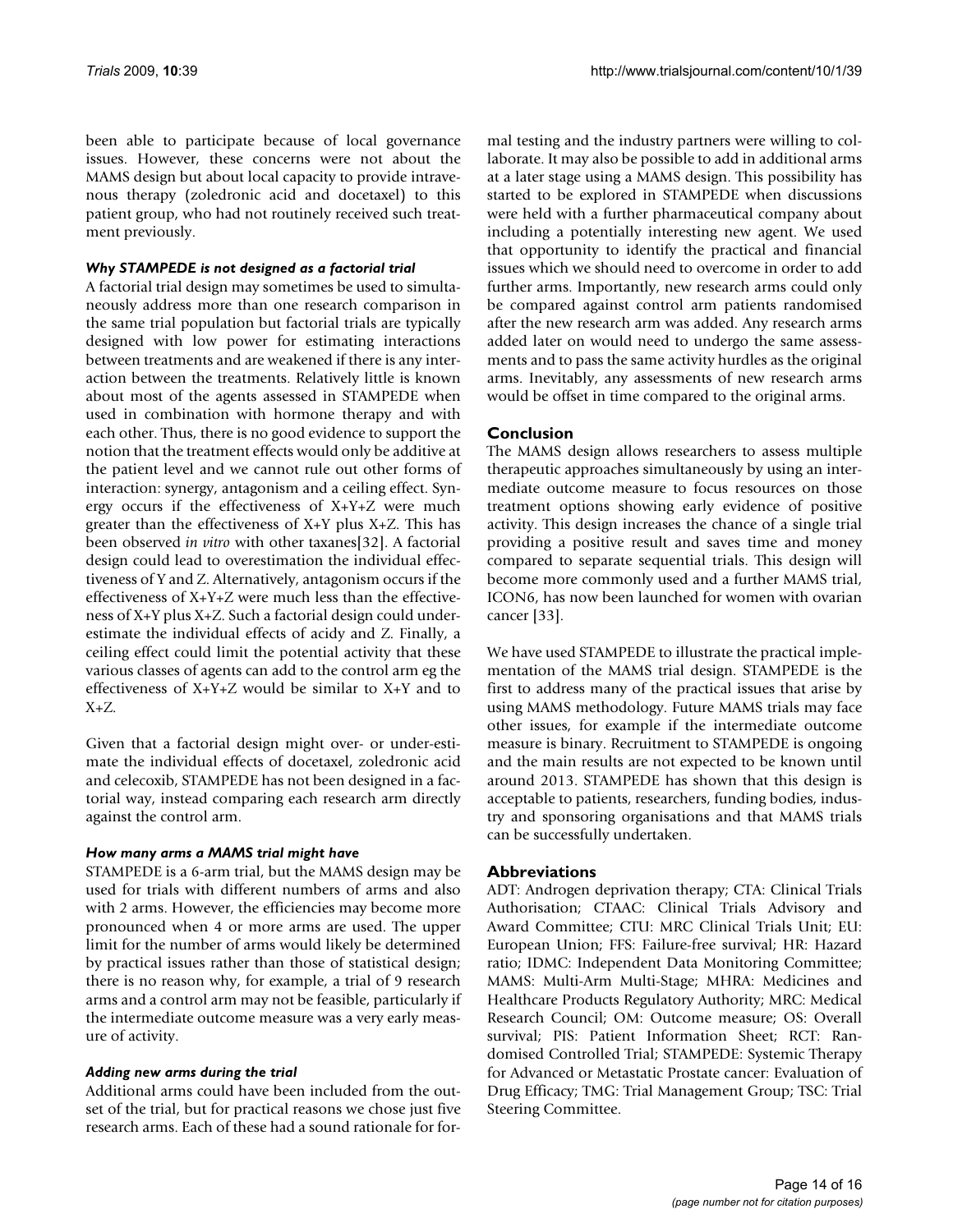### **Competing interests**

Matthew Sydes, Mahesh Parmar, Rachel Morgan, Karen Sanders and Patrick Royston are all employed by the Medical Research Council, a publicly-funded body in the UK, who are sponsoring the trial. The other author(s) declare that they have no competing interests.

### **Authors' contributions**

MRS led the drafting of the manuscript, participated in the design and implementation of the trial. MKBP co-led the drafting of the manuscript, participated in the design and implementation of the trial and developed MAMS methodology and program used for trial sample size. NDJ, NWC, MDM and DPD helped to draft the manuscript and participated in the design and implementation of the trial. RCM helped to draft the manuscript and participated in the implementation of the trial. KS helped to draft the manuscript and participated in the implementation of the trial. PR helped to draft the manuscript and developed MAMS methodology and program used for trial sample size. All authors have read and approved the final manuscript.

### **Authors' information**

Matthew R Sydes is the trial statistician and project lead. Mahesh KB Parmar is the Programme Leader at MRC CTU and Head of MRC CTU Cancer Group. Nicholas D James is the Chief Investigator and is Chair of the Trial Management Group. Noel W Clarke is the Vice-chair of TMG and current Chair of the NCRI prostate Clinical Studies Group. David P Dearnaley is a clinical member of TMG and previous Chair of the NCRI prostate Clinical Studies Group. Malcolm D Mason is the Vice-chair of TMG. Rachel C Morgan was the assistant statistician. Karen Sanders is the Trial Manager.

### **Acknowledgements**

We should like to thank Caroline Doré, Sally Stenning and Jayne Tierney of MRC Clinical Trials Unit, London, for their comments on the draft manuscript.

Research support for trial: Cancer Research UK, Medical Research Council Novartis, Pfizer, Sanofi-Aventis

### **References**

- <span id="page-14-0"></span>1. Royston P, Parmar MK, Qian W: **[Novel designs for multi-arm](http://www.ncbi.nlm.nih.gov/entrez/query.fcgi?cmd=Retrieve&db=PubMed&dopt=Abstract&list_uids=12854091) [clinical trials with survival outcomes with an application in](http://www.ncbi.nlm.nih.gov/entrez/query.fcgi?cmd=Retrieve&db=PubMed&dopt=Abstract&list_uids=12854091) [ovarian cancer.](http://www.ncbi.nlm.nih.gov/entrez/query.fcgi?cmd=Retrieve&db=PubMed&dopt=Abstract&list_uids=12854091)** *Stat Med* 2003, **22(14):**2239-2256.
- <span id="page-14-1"></span>2. Schmidli H, Bretz F, Racine A, Maurer W: **[Confirmatory seamless](http://www.ncbi.nlm.nih.gov/entrez/query.fcgi?cmd=Retrieve&db=PubMed&dopt=Abstract&list_uids=16972715) [phase II/III clinical trials with hypotheses selection at](http://www.ncbi.nlm.nih.gov/entrez/query.fcgi?cmd=Retrieve&db=PubMed&dopt=Abstract&list_uids=16972715) [interim: applications and practical considerations.](http://www.ncbi.nlm.nih.gov/entrez/query.fcgi?cmd=Retrieve&db=PubMed&dopt=Abstract&list_uids=16972715)** *Biom J* 2006, **48(4):**635-643.
- <span id="page-14-2"></span>Parmar MKB, Barthel F, Sydes M, Langley R, Kaplan R, Eisenhauer E, *et al.*: **[Speeding up the Evaluation of New Agents in Cancer.](http://www.ncbi.nlm.nih.gov/entrez/query.fcgi?cmd=Retrieve&db=PubMed&dopt=Abstract&list_uids=18728279)** *J Natl Cancer Inst* 2008, **100(17):**1204-1214.
- <span id="page-14-3"></span>4. James N, Mason M, Sydes M, Sanders K, Dearnaley D, Anderson J, *et al.*: **Successful recruitment to the feasibility stage of STAM-PEDE: A multi-arm, multi-stage phase II/III trial in high risk prostate cancer (ISRCTN78818544).** *Proc ASCO Prostate Cancer Symposium* 2007.
- 5. James ND, Sydes MR, Clarke NW, Mason MD, Dearnaley DP, Anderson J, *et al.*: **[Systemic therapy for advancing or metastatic](http://www.ncbi.nlm.nih.gov/entrez/query.fcgi?cmd=Retrieve&db=PubMed&dopt=Abstract&list_uids=18990168) [prostate cancer \(STAMPEDE\): a multi-arm, multistage ran](http://www.ncbi.nlm.nih.gov/entrez/query.fcgi?cmd=Retrieve&db=PubMed&dopt=Abstract&list_uids=18990168)[domized controlled trial.](http://www.ncbi.nlm.nih.gov/entrez/query.fcgi?cmd=Retrieve&db=PubMed&dopt=Abstract&list_uids=18990168)** *BJU Int* 2009, **103(4):**464-469.
- <span id="page-14-4"></span>6. James ND, Sydes MR, Clarke NW, Mason MD, Dearnaley DP, Anderson J, *et al.*: **[STAMPEDE: Systemic Therapy for Advancing or](http://www.ncbi.nlm.nih.gov/entrez/query.fcgi?cmd=Retrieve&db=PubMed&dopt=Abstract&list_uids=18760574) [Metastatic Prostate Cancer – A Multi-Arm Multi-Stage Ran](http://www.ncbi.nlm.nih.gov/entrez/query.fcgi?cmd=Retrieve&db=PubMed&dopt=Abstract&list_uids=18760574)[domised Controlled Trial.](http://www.ncbi.nlm.nih.gov/entrez/query.fcgi?cmd=Retrieve&db=PubMed&dopt=Abstract&list_uids=18760574)** *Clinical Oncology* 2008, **20(8):**577-581.
- <span id="page-14-5"></span>7. **STAMPEDE trial website** 2009 [[http://www.stampedetrial.org\]](http://www.stampedetrial.org).
- <span id="page-14-6"></span>8. Prentice RL: **[Surrogate endpoints in clinical trials: definition](http://www.ncbi.nlm.nih.gov/entrez/query.fcgi?cmd=Retrieve&db=PubMed&dopt=Abstract&list_uids=2727467) [and operational criteria.](http://www.ncbi.nlm.nih.gov/entrez/query.fcgi?cmd=Retrieve&db=PubMed&dopt=Abstract&list_uids=2727467)** *Stat Med* 1989, **8(4):**431-440.
- <span id="page-14-7"></span>9. Collette L, Burzykowski T, Schroder FH: **[Prostate-specific antigen](http://www.ncbi.nlm.nih.gov/entrez/query.fcgi?cmd=Retrieve&db=PubMed&dopt=Abstract&list_uids=16730974) [\(PSA\) alone is not an appropriate surrogate marker of long](http://www.ncbi.nlm.nih.gov/entrez/query.fcgi?cmd=Retrieve&db=PubMed&dopt=Abstract&list_uids=16730974)[term therapeutic benefit in prostate cancer trials.](http://www.ncbi.nlm.nih.gov/entrez/query.fcgi?cmd=Retrieve&db=PubMed&dopt=Abstract&list_uids=16730974)** *Eur J Cancer* 2006, **42(10):**1344-1350.
- <span id="page-14-8"></span>10. Tannock IF, de Wit R, Berry WR, Horti J, Pluzanska A, Chi KN, *et al.*: **[Docetaxel plus prednisone or mitoxantrone plus prednisone](http://www.ncbi.nlm.nih.gov/entrez/query.fcgi?cmd=Retrieve&db=PubMed&dopt=Abstract&list_uids=15470213) for advanced prostate cancer.** N Engl | Med 2004, [for advanced prostate cancer.](http://www.ncbi.nlm.nih.gov/entrez/query.fcgi?cmd=Retrieve&db=PubMed&dopt=Abstract&list_uids=15470213) **351(15):**1502-1512.
- <span id="page-14-9"></span>11. Petrylak DP, Tangen CM, Hussain MH, Lara PN Jr, Jones JA, Taplin ME, *et al.*: **[Docetaxel and estramustine compared with mitox](http://www.ncbi.nlm.nih.gov/entrez/query.fcgi?cmd=Retrieve&db=PubMed&dopt=Abstract&list_uids=15470214)[antrone and prednisone for advanced refractory prostate](http://www.ncbi.nlm.nih.gov/entrez/query.fcgi?cmd=Retrieve&db=PubMed&dopt=Abstract&list_uids=15470214) [cancer.](http://www.ncbi.nlm.nih.gov/entrez/query.fcgi?cmd=Retrieve&db=PubMed&dopt=Abstract&list_uids=15470214)** *N Engl J Med* 2004, **351(15):**1513-1520.
- <span id="page-14-10"></span>12. Gnant M, Mlineritsch B, Schippinger W, Luschin-Ebengreuth G, Poestlberger S, Menzel C, *et al.*: **Adjuvant ovarian suppression combined with tamoxifen or anastrozole, alone or in combination with zoledronic acid, in premenopausal women with hormone-responsive, stage I and II breast cancer: First efficacy results from ABCSG-12.** *J Clin Oncol* 2008, **26(May 20 suppl):**LBA4.
- <span id="page-14-11"></span>13. Messing EM, Manola J, Yao J, Kiernan M, Crawford D, Wilding G, *et al.*: **[Immediate versus deferred androgen deprivation treat](http://www.ncbi.nlm.nih.gov/entrez/query.fcgi?cmd=Retrieve&db=PubMed&dopt=Abstract&list_uids=16750497)[ment in patients with node-positive prostate cancer after](http://www.ncbi.nlm.nih.gov/entrez/query.fcgi?cmd=Retrieve&db=PubMed&dopt=Abstract&list_uids=16750497) [radical prostatectomy and pelvic lymphadenectomy.](http://www.ncbi.nlm.nih.gov/entrez/query.fcgi?cmd=Retrieve&db=PubMed&dopt=Abstract&list_uids=16750497)** *Lancet Oncol* 2006, **7(6):**472-479.
- <span id="page-14-12"></span>14. Widmark A, Klepp O, Solberg A, Damber JE, Angelsen A, Fransson P, *et al.*: **[Endocrine treatment, with or without radiotherapy, in](http://www.ncbi.nlm.nih.gov/entrez/query.fcgi?cmd=Retrieve&db=PubMed&dopt=Abstract&list_uids=19091394) locally advanced prostate cancer (SPCG-7/SFUO-3):** an open randomised phase III trial. Lancet 2009, [open randomised phase III trial.](http://www.ncbi.nlm.nih.gov/entrez/query.fcgi?cmd=Retrieve&db=PubMed&dopt=Abstract&list_uids=19091394) **373(9660):**301-308.
- <span id="page-14-13"></span>15. Thompson IM Jr, Tangen CM, Paradelo J, Lucia MS, Miller G, Troyer D, *et al.*: **[Adjuvant radiotherapy for pathologically advanced](http://www.ncbi.nlm.nih.gov/entrez/query.fcgi?cmd=Retrieve&db=PubMed&dopt=Abstract&list_uids=17105795) [prostate cancer: a randomized clinical trial.](http://www.ncbi.nlm.nih.gov/entrez/query.fcgi?cmd=Retrieve&db=PubMed&dopt=Abstract&list_uids=17105795)** *JAMA* 2006, **296(19):**2329-2335.
- <span id="page-14-14"></span>16. Burzykowski T, Buyse M, Piccart-Gebhart MJ, Sledge G, Carmichael J, Luck HJ, *et al.*: **[Evaluation of tumor response, disease control,](http://www.ncbi.nlm.nih.gov/entrez/query.fcgi?cmd=Retrieve&db=PubMed&dopt=Abstract&list_uids=18421050) [progression-free survival, and time to progression as poten](http://www.ncbi.nlm.nih.gov/entrez/query.fcgi?cmd=Retrieve&db=PubMed&dopt=Abstract&list_uids=18421050)[tial surrogate end points in metastatic breast cancer.](http://www.ncbi.nlm.nih.gov/entrez/query.fcgi?cmd=Retrieve&db=PubMed&dopt=Abstract&list_uids=18421050)** *J Clin Oncol* 2008, **26(12):**1987-1992.
- 17. Buyse M, Burzykowski T, Carroll K, Michiels S, Sargent DJ, Miller LL, *et al.*: **[Progression-free survival is a surrogate for survival in](http://www.ncbi.nlm.nih.gov/entrez/query.fcgi?cmd=Retrieve&db=PubMed&dopt=Abstract&list_uids=18024867) [advanced colorectal cancer.](http://www.ncbi.nlm.nih.gov/entrez/query.fcgi?cmd=Retrieve&db=PubMed&dopt=Abstract&list_uids=18024867)** *J Clin Oncol* 2007, **25(33):**5218-5224.
- 18. Hackshaw A, Knight A, Barrett-Lee P, Leonard R: **[Surrogate mark](http://www.ncbi.nlm.nih.gov/entrez/query.fcgi?cmd=Retrieve&db=PubMed&dopt=Abstract&list_uids=16278665)[ers and survival in women receiving first-line combination](http://www.ncbi.nlm.nih.gov/entrez/query.fcgi?cmd=Retrieve&db=PubMed&dopt=Abstract&list_uids=16278665) [anthracycline chemotherapy for advanced breast cancer.](http://www.ncbi.nlm.nih.gov/entrez/query.fcgi?cmd=Retrieve&db=PubMed&dopt=Abstract&list_uids=16278665)** *Br J Cancer* 2005, **93(11):**1215-1221.
- <span id="page-14-15"></span>19. Sherrill B, Amonkar M, Wu Y, Hirst C, Stein S, Walker M, *et al.*: **[Rela](http://www.ncbi.nlm.nih.gov/entrez/query.fcgi?cmd=Retrieve&db=PubMed&dopt=Abstract&list_uids=19002178)[tionship between effects on time-to-disease progression and](http://www.ncbi.nlm.nih.gov/entrez/query.fcgi?cmd=Retrieve&db=PubMed&dopt=Abstract&list_uids=19002178) [overall survival in studies of metastatic breast cancer.](http://www.ncbi.nlm.nih.gov/entrez/query.fcgi?cmd=Retrieve&db=PubMed&dopt=Abstract&list_uids=19002178)** *Br J Cancer* 2008, **99(10):**1572-1578.
- <span id="page-14-16"></span>20. Shulman MJ, Benaim EA: **[The natural history of androgen inde](http://www.ncbi.nlm.nih.gov/entrez/query.fcgi?cmd=Retrieve&db=PubMed&dopt=Abstract&list_uids=15201755)[pendent prostate cancer.](http://www.ncbi.nlm.nih.gov/entrez/query.fcgi?cmd=Retrieve&db=PubMed&dopt=Abstract&list_uids=15201755)** *J Urol* 2004, **172(1):**141-145.
- <span id="page-14-17"></span>21. Sharifi N, Dahut WL, Steinberg SM, Figg WD, Tarassoff C, Arlen P, *et al.*: **[A retrospective study of the time to clinical endpoints for](http://www.ncbi.nlm.nih.gov/entrez/query.fcgi?cmd=Retrieve&db=PubMed&dopt=Abstract&list_uids=16225513) [advanced prostate cancer.](http://www.ncbi.nlm.nih.gov/entrez/query.fcgi?cmd=Retrieve&db=PubMed&dopt=Abstract&list_uids=16225513)** *BJU Int* 2005, **96(7):**985-989.
- <span id="page-14-18"></span>22. Smaletz O, Scher HI, Small EJ, Verbel DA, McMillan A, Regan K, *et al.*: **[Nomogram for overall survival of patients with progressive](http://www.ncbi.nlm.nih.gov/entrez/query.fcgi?cmd=Retrieve&db=PubMed&dopt=Abstract&list_uids=12351594) [metastatic prostate cancer after castration.](http://www.ncbi.nlm.nih.gov/entrez/query.fcgi?cmd=Retrieve&db=PubMed&dopt=Abstract&list_uids=12351594)** *J Clin Oncol* 2002, **20(19):**3972-3982.
- <span id="page-14-19"></span>23. Eisenberger MA, Blumenstein BA, Crawford ED, Miller G, McLeod DG, Loehrer PJ, *et al.*: **[Bilateral orchiectomy with or without](http://www.ncbi.nlm.nih.gov/entrez/query.fcgi?cmd=Retrieve&db=PubMed&dopt=Abstract&list_uids=9761805) [flutamide for metastatic prostate cancer.](http://www.ncbi.nlm.nih.gov/entrez/query.fcgi?cmd=Retrieve&db=PubMed&dopt=Abstract&list_uids=9761805)** *N Engl J Med* 1998, **339(15):**1036-1042.
- <span id="page-14-20"></span>24. ISIS-4 (Fourth International Study of Infarct Survival) Collaborative Group: **[ISIS-4: a randomised factorial trial assessing early oral](http://www.ncbi.nlm.nih.gov/entrez/query.fcgi?cmd=Retrieve&db=PubMed&dopt=Abstract&list_uids=7661937)**